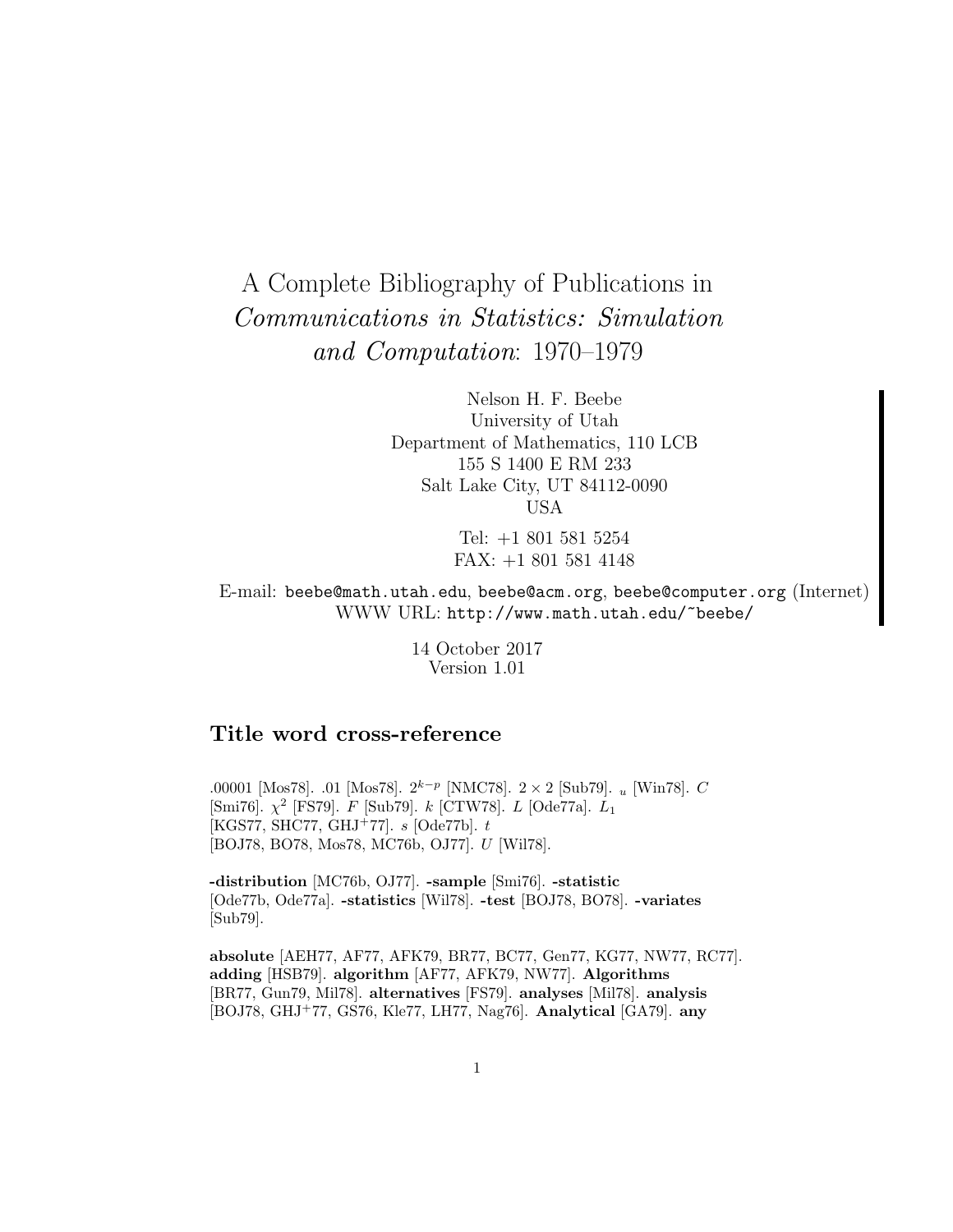[Pre77]. **application** [LH77]. **approach** [GKI78, Gun79]. **Approximate** [Cro79, BS79, SRMS79, SHC77]. **approximating** [TW78]. **approximation** [Bad76, GHJ<sup>+</sup>77, MC76b, RC77]. **Approximations** [IC78, Ury77]. **area** [OH77]. **ARMA** [GKI78, WG78]. **armchair** [Mil78]. **aspects** [Lor79]. **asymmetric** [Her79]. **Asymptotic** [AS78, DWB76]. **attribute** [Lor79].

**barrier** [Win76]. **barrier-function** [Win76]. **based** [Sub79, Wil78]. **Bayes** [Bro78]. **Benard** [BM76]. **beta** [Joh77]. **between** [Nag79]. **bias** [CP76]. **biased** [CH78, Gun79]. **bivariate** [GS78, Smi76]. **block** [Ode77c]. **Board** [Ano77a, Ano77b, Ano77c, Ano77d, Ano78a, Ano78b, Ano78c, Ano78d, Ano79a, Ano79b, Ano79c, Ano79d]. **bound** [Pre77].

**calculation** [Len76]. **Carlo** [Blo79, GWM79, Joh79, Kle77, LH78, Wil78]. **case** [BC77, Gup76]. **cases** [Smi76]. **categories** [HSB79]. **category** [HSB79]. **cell** [GS76, SD77]. **censored** [CP76]. **central** [TW78]. **certainty** [Bro78]. **Charts** [Mos78, Gue79]. **chi** [SRMS79]. **chi-square** [SRMS79]. **choice** [Bro78]. **chosen** [PJB79]. **class** [Che77]. **classification** [AEH77]. **codes** [GHJ<sup>+</sup>77]. **coefficient** [GS78, MC76a]. **combinations** [PKK77]. **combinatorial** [Gol78]. **combining** [HSB79]. **Comment** [Tuk78]. **Comments** [Aka78, Gra78, HSB79, Rob78, GKM78]. **common** [MG79]. **comparing** [GHJ<sup>+</sup>77]. **Comparison** [DKH77, GBE78, Mur76, Bro78, GS76, LN76, LH78, Smi76, Smi79, Ury77]. **Comparisons** [PJB79, GWM79]. **complex** [Gup76]. **component** [Nag76]. **computation** [BM76]. **computational** [Lor79]. **computations** [KG77, Pai78]. **computer** [KGS77, LH77]. **computing** [Woo77]. **conditional** [GBE78]. **conditioned** [OJ77]. **Confidence** [CTW78, Che77, Cro79, GBE78, MG79, OH77]. **Consistency** [And77]. **control** [Joh79, Ode77c]. **Cornish** [BS79, DH79]. **Cornish-Fisher** [DH79]. **Correction** [CP76]. **correlated** [CTW78]. **correlation** [GS78, MC76a, Nag76, OJ77]. **cost** [NMC78]. **cost-optimal** [NMC78]. **covariance** [DS77, Joh77, Ric76]. **critical** [IC78, Joh77, Mon78]. **cumulative** [Len76]. **curve** [AFK79, DH79, Wei78]. **curves** [PJB79].

**data** [SD77, Sun76, WG78]. **decomposition** [FW78]. **density** [Blo79]. **dependent** [Cro79, CM79, LN76]. **design** [AS78, Kle77]. **designed** [TM78]. **designs** [Ode77c]. **determinant** [Nag76]. **Determining** [Win78]. **deviation** [AFK79]. **difference** [Joh77]. **different** [Nag79, PJB79]. **direct** [BTT78]. **discrete** [DWB76, GHJ<sup>+</sup>77]. **Distribution** [Her79, Bad76, CP76, DH79, DB77, GBE78, Gup76, LCO79, MC76a, MC76b, Nag76, Ode77a, Ode77b, OJ77, OH77, RC77, Ury77, WP77]. **distributions** [DWB76, FW78, Ode77c, PKK77, PJB79, SRMS79, TW78, Woo77]. **diversity** [HSB79]. **double** [GBE78]. **doubly** [MC76b]. **duality** [And77]. **dummy** [AF77].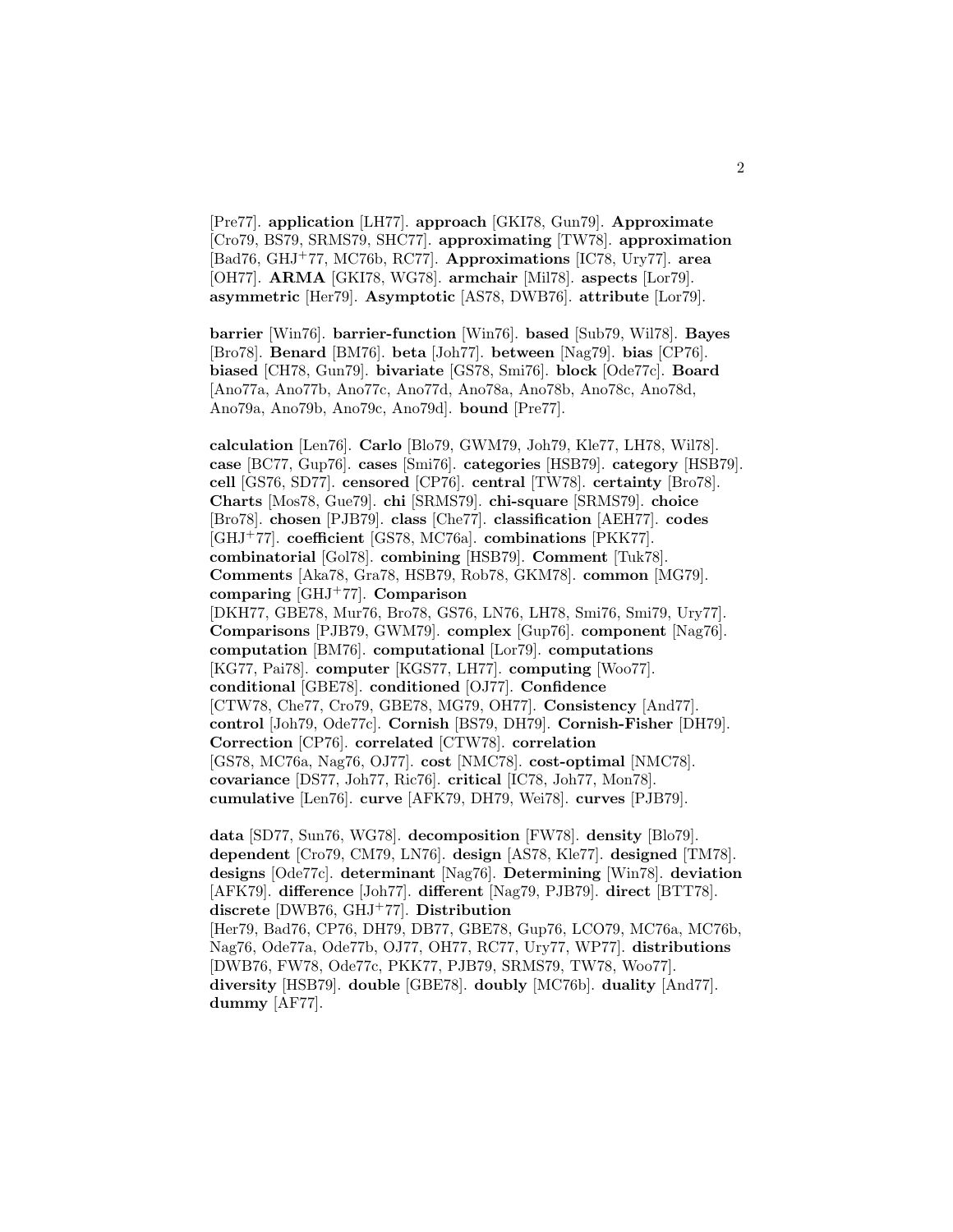**Editorial** [Kru76, Ano77a, Ano77b, Ano77c, Ano77d, Ano78a, Ano78b, Ano78c, Ano78d, Ano79a, Ano79b, Ano79c, Ano79d]. **efficiency** [DWB76]. **eight** [PJB79]. **Elteren** [BM76]. **empirical** [LN76, Smi76, Smi79]. **equality** [LN76]. **equations** [And77, Sun76]. **equiprobability** [SRMS79]. **equivalence** [Bro78]. **error** [BOJ78, DH79, KG77]. **errors** [NW77]. **estimate** [Blo79]. **estimates** [AEH77, BTT78, RC77]. **estimation** [AS78, BR77, Gen77, Gol78, SD77, Wil78, Win76]. **Estimator** [SHC77, DB77]. **estimators** [AF77, CH78, CM79, CP76, DKH77, Woo77]. **evaluating** [VW76]. **Evaluation** [MG79, LH78, WP77]. **Exact** [SRMS79, CI78, Len76, Ode77a]. **Examining** [KG77]. **example** [Joh79]. **expansion** [DH79]. **experiment** [Kle77]. **experiments** [Joh79]. **exponential** [GBE78, PKK77, Sun76]. **Extended** [Ode77b, Ode77c].

**F** [Len76]. **factorials** [NMC78]. **families** [Sun76]. **finding** [Mon78, Mos78]. **first** [PJB79]. **Fisher** [BS79, DH79, FW78, MC76a]. **fit** [FS79, LCO79]. **fitting** [AFK79, DH79, Wei78]. **five** [CH78]. **fixed** [Che77]. **fixed-width** [Che77]. **four** [PJB79]. **Fourier** [Blo79, WP77]. **Fox** [Gue79]. **fractional** [NMC78]. **frequency** [PJB79]. **Friedman** [Ode77b]. **function** [Bad76, Pre77, Win76]. **functions** [Ric76, WP77, Woo77]. **Further** [BS79].

**gamma** [DB77, TW78, Woo77]. **general** [Pai78]. **generalized** [Wil78]. **generated** [Nag79]. **generating** [KGS77]. **geodetic** [Siv78]. **global** [Gol78]. **Goodness** [LCO79, FS79]. **Goodness-of-fit** [LCO79]. **graph** [LH77]. **grouped** [SD77].

**hazard** [GA79]. **homogeneity** [GWM79, KGC79].

**II** [MQ79]. **illustrating** [Kle77]. **incomplete** [Sun76]. **independent** [Sub79]. **indices** [HSB79]. **integral** [Blo79]. **interactive** [VW76]. **intervals** [Che77, CTW78, Cro79, GBE78, MG79]. **introduction** [Gen77]. **iterative** [Sun76].

**Johnson** [Win78].

**large** [Gol78]. **largest** [CTW78]. **layout** [Ode77a, Ode77b]. **Least** [BC77, Gen77, AEH77, AF77, BR77, DW78, KG77, RC77]. **length** [FW78]. **likelihood** [CP76, Siv78, Sun76]. **limits** [OH77]. **line** [CH78]. **linear** [AS78, And77, AF77, BC77, GHJ<sup>+</sup>77, Pai78, PKK77, Pre77]. **lines** [Smi79]. **locally** [Mon78]. **location** [Siv78]. **lognormal** [Win76].

**Mann** [Ury77]. **MANOVA** [Gup76]. **Markov** [Cro79, CM79]. **matrices** [Joh77]. **matrix** [DS77, Nag76, Ric76]. **Maximum** [Siv78, CP76]. **mean** [Che77, CTW78, Joh77, MG79]. **means** [Her79, Mur76]. **measures** [NG79]. **method** [Joh79, KGS77, MG79, Sun76]. **Methodology** [GHJ<sup>+</sup>77]. **methods**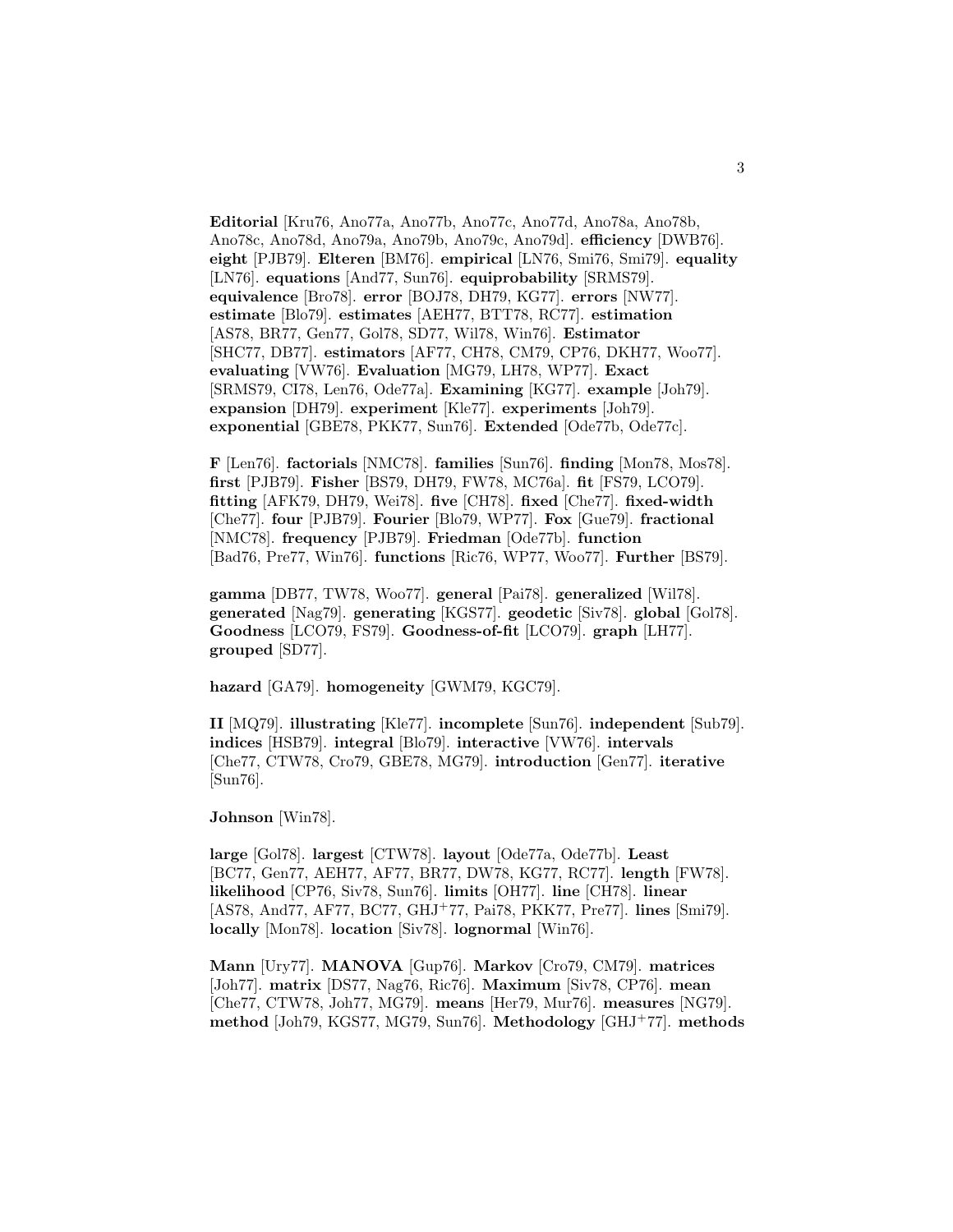[LN76, LH78, Nag79, Wei78, Win76]. **midpoint** [SD77]. **Minicommunications** [Goo76, GSJ76, GSK76]. **minimization** [BC77]. **minimum** [NW77, Woo77]. **Mises** [FW78]. **model** [AEH77, AF77, DH79]. **modeling** [GKI78]. **models** [Pai78, Win76, WG78]. **moment** [DB77]. **moments** [PJB79, Ric76]. **Monte** [Blo79, GWM79, Joh79, Kle77, LH78, Wil78]. **Monte-Carlo** [GWM79]. **mortality** [GA79]. **Moving** [Win76]. **multiple** [Kle77, LH78, Lor79]. **multivariate** [Joh77, Mon78, TW78].

**noise** [FS79, Joh79]. **noncentral** [MC76b, TW78]. **nonlinear** [DW78]. **Nonnull** [Gup76]. **nonparametric** [BM76, LH78, TM78]. **normal** [And77, Bad76, Che77, CTW78, CP76, DS77, DKH77, GS78, Geh79, MG79, OJ77, OH77, Woo77]. **normed** [Pre77]. **note** [Gue79, Mon78]. **Numerically** [Pai78].

**observation** [Siv78]. **Obtaining** [AEH77, AF77]. **odds** [Sub79]. **Odeh** [Gue79]. **one** [BOJ78, BO78, OJ77]. **Optimal** [BTT78, Bro78, Mon78, NMC78, Wei78]. **Optimization** [Rus78, Vis78]. **optimum** [Gol78, Siv78]. **order** [DS77, Nag79, PKK77]. **oriented** [KGS77]. **orthant** [Geh79]. **overview** [Rus78].

**packages** [VW76]. **Page** [Ode77a]. **parallelism** [Smi79]. **Parameter** [NG79, DB77, LCO79, Win76]. **parameters** [Win78, Woo77]. **partitioning** [BO78]. **Pearson** [BS79, DH79]. **percentage** [BS79, Mos78, PKK77, PJB79]. **percentiles** [DKH77]. **performance** [GH78]. **Performing** [Mil78]. **piecewise** [BC77]. **pilot** [Wil78]. **plus** [FS79]. **Point** [Gol78, DKH77]. **points** [BS79, Mos78, PKK77, PJB79]. **population** [GS78]. **populations** [CTW78, MG79]. **portfolio** [Bro78]. **portfolios** [Bro78]. **positive** [Geh79]. **Posterior** [Ric76]. **Power** [MQ79, BO78, BTT78, FS79]. **present** [IC78]. **principal** [Nag76]. **probabilities** [Geh79, Len76]. **probability** [WP77]. **problem** [AFK79, Bro78, LH77, Smi76, Vis78]. **problems** [Gol78, Gue79, KGS77]. **procedure** [Kle77, TM78]. **procedures** [GH78, LH78, Lor79, Wil78]. **process** [Vis78]. **program** [VW76]. **programming** [AF77, Gun79]. **programs** [GS76]. **proportion** [Cro79, CM79]. **proportions** [LN76]. **purpose** [AF77].

**quadrivariate** [Geh79]. **Quantile** [SD77].

**randomized** [Ode77c]. **range** [Mos78]. **rank** [Ode77c, Smi76]. **ranked** [Che77]. **ranking** [Kle77]. **ranks** [CI78, DWB76]. **ratio** [Sub79]. **ratios** [PKK77]. **reduces** [Joh79]. **region** [IC78]. **regression** [BC77, CH78, DW78, Gun79, KGS77, KG77, NW77, RC77, Smi79]. **Rejoinder** [GKM78]. **relations** [Nag79]. **reliability** [GA79]. **representation** [Geh79]. **representations** [GA79]. **residual** [LH77].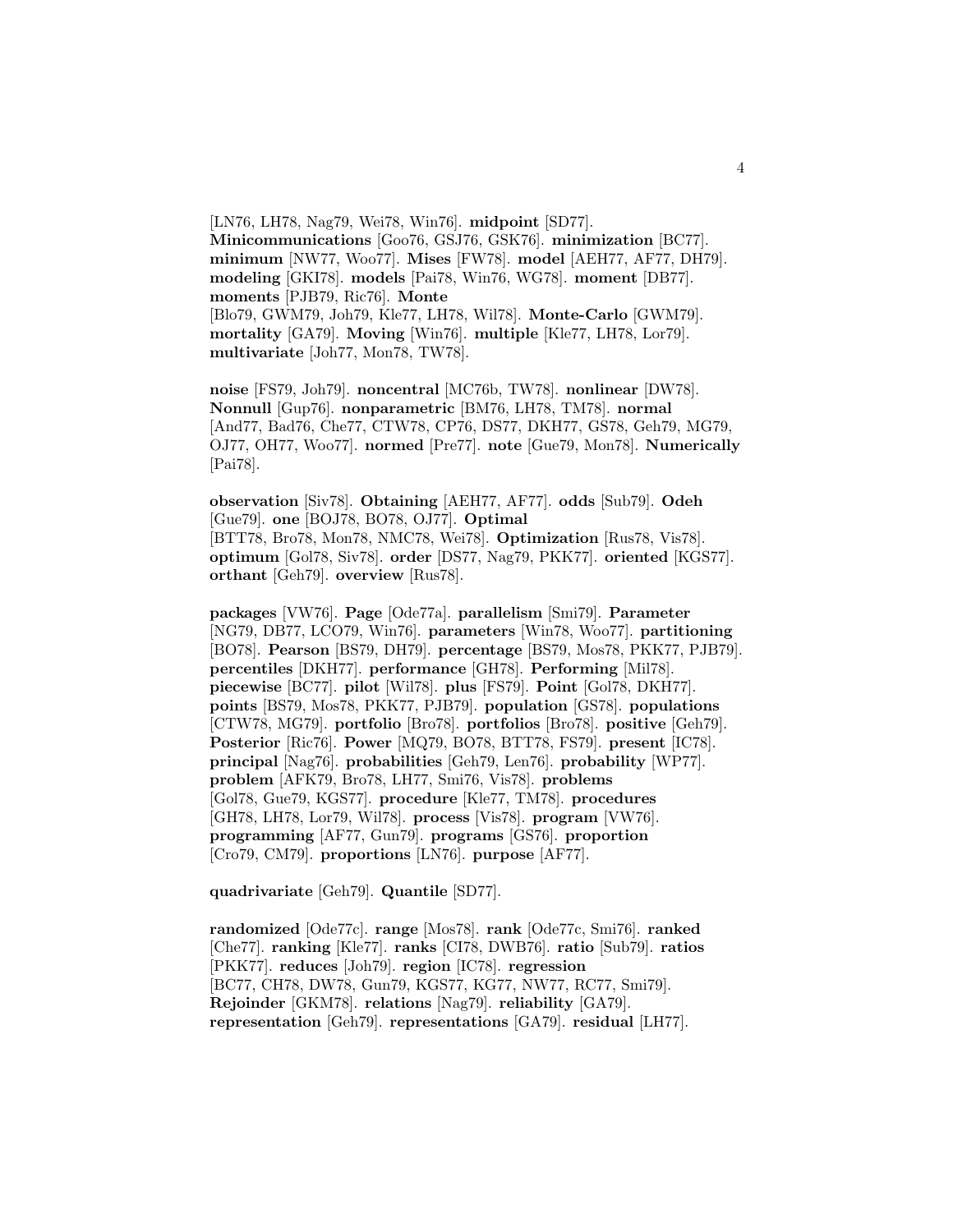**residuals** [Pre77, RC77]. **restricted** [BR77]. **resultant** [FW78]. **revised** [AFK79]. **rho** [IC78]. **right** [CP76]. **right-censored** [CP76]. **robust** [DW78]. **Robustness** [Kle77]. **rounding** [KG77]. **roundoff** [Mil78].

**S** [Win78]. **same** [PJB79]. **sample**

[BOJ78, BO78, GS78, GWM79, Gue79, Mur76, Smi76]. **samples** [FW78, PKK77]. **sampling** [Lor79, RC77]. **scalar** [Ric76]. **Selection** [NMC78, GH78]. **sequential** [Wil78]. **series** [WP77]. **setting** [MG79]. **several** [GS76, Joh77, LN76, Smi79]. **shape** [DB77]. **signal** [FS79]. **significance** [Sub79]. **simple** [MC76b, RC77]. **simplex** [AFK79]. **simulation** [CH78, GA79, Mur76, TM78]. **sites** [Siv78]. **size** [GWM79, GS76, Gue79]. **skewness** [NG79]. **Small** [GWM79]. **smoothing** [BTT78]. **solution** [Gue79, Sun76]. **Some** [CI78, Nag79, GH78, LH78, Mur76, Ury77]. **spatial** [Siv78]. **Spearman**

[IC78]. **special** [AF77, BC77]. **spectrum** [BTT78]. **splines** [AS78]. **square** [SRMS79]. **squared** [CI78, DWB76]. **squares** [DW78]. **stable** [Pai78]. **statistic** [BM76, Gup76, Mon78, Ode77a, Ode77b, SRMS79]. **Statistical** [Wei78, Mil78, VW76]. **statistics**

[DS77, Nag79, Ode77c, PKK77, Rus78, Wil78]. **storage** [LH77]. **straight** [CH78]. **Student** [BOJ78, BO78, Mos78]. **studies** [GA79, MQ79, TM78]. **study** [Blo79, CH78, Wil78]. **Subroutines** [Woo77]. **subset** [GH78]. **sum** [DWB76, NW77]. **sunspot** [WG78]. **surveying** [Siv78]. **systems** [PJB79].

**Table** [PKK77, Sub79]. **Tables** [OH77, CI78, Ode77b, Ode77c]. **tail** [OH77]. **Techniques** [DW78, Kle77]. **test**

[BOJ78, BO78, CI78, DWB76, FS79, KGS77, Mon78]. **testing** [Joh77, LN76]. **Tests** [KGC79, Sub79, GWM79, LCO79, MQ79, Mur76, Smi76, Smi79]. **theory** [LH77]. **three** [Win76]. **three-parameter** [Win76]. **ties** [IC78]. **trace** [Joh77]. **transformation** [MC76a]. **treatment** [Ode77c]. **trials** [Cro79, CM79]. **trimmed** [Her79]. **truncated** [GS78]. **truncations** [Win76]. **two** [AEH77, HSB79, Joh77, LCO79, MG79, Mur76, Ode77a, Ode77b, Smi76, Sub79, Wil78]. **two-way** [AEH77, Ode77a, Ode77b]. **type** [DH79, BOJ78]. **type-VI** [DH79]. **types** [Smi76].

**Unbiased** [Joh77, Woo77]. **unconditional** [GBE78]. **unequal** [GS76]. **uniformity** [MQ79]. **univariate** [Pai78, Smi76]. **upper** [Joh77, Mos78, Pre77]. **use** [DH79, GA79, WP77]. **useful** [FW78, Nag76]. **Using** [SHC77, AS78, Gue79].

**Validation** [CM79]. **value** [AEH77, AF77, BR77, BC77]. **values** [Gen77, Joh77, KG77, Mon78]. **variables** [AF77]. **variance** [GS76, KGC79, Woo77]. **variances** [GWM79]. **variate** [Joh79]. **variates** [Sub79]. **vectors** [Joh77]. **versus** [Ode77c]. **VI** [DH79]. **via** [And77].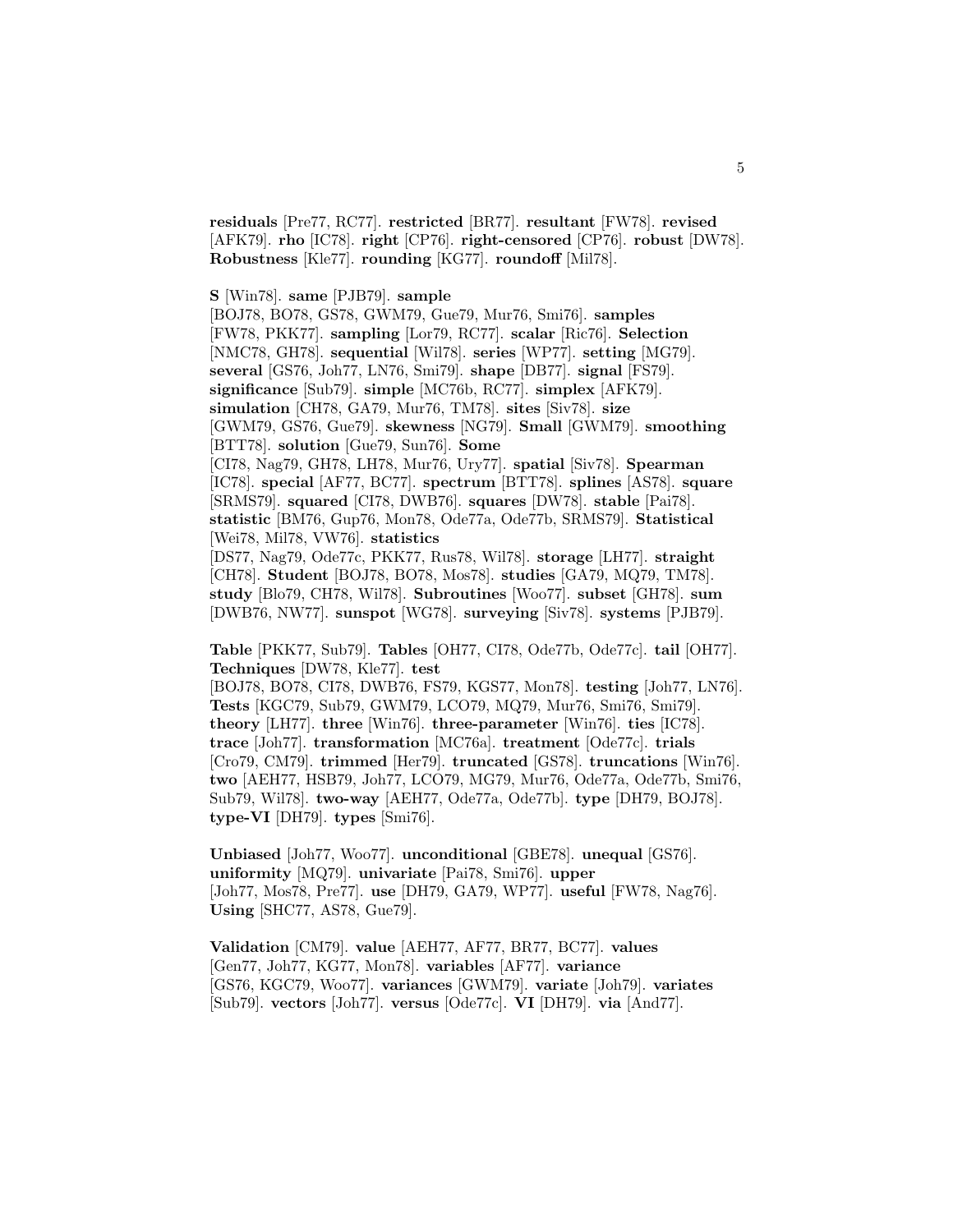**way** [AEH77, Ode77a, Ode77b]. **Weibull** [LCO79]. **weighted** [NW77]. **Whitney** [Ury77]. **width** [Che77]. **Wiener** [Vis78]. **Wilcoxon** [Ury77]. **Wilks** [Gup76]. **without** [IC78]. **Wolfer** [WG78].

# **References**

# [AEH77] Ronald D. Armstrong, Joyce J. Elam, and John W. Hultz. Obtaining least absolute value estimates for a two-way classification model. Communications in Statistics: Simulation and Computation, 6(4): 365–381, 1977. CODEN CSSCDB. ISSN 0361-0918.

#### **Armstrong:1977:SPL**

**Armstrong:1977:OLA**

[AF77] Ronald D. Armstrong and Edward Frome. A special purpose linear programming algorithm for obtaining least absolute value estimators in a linear model with dummy variables. Communications in Statistics: Simulation and Computation, 6(4):383–398, 1977. CO-DEN CSSCDB. ISSN 0361-0918.

#### **Armstrong:1979:RSA**

[AFK79] Ronald D. Armstrong, E. L. Frome, and D. S. Kung. A revised simplex algorithm for the absolute deviation curve fitting problem. Communications in Statistics: Simulation and Computation, 8(2): 175–190, 1979. CODEN CSSCDB. ISSN 0361-0918.

## **Akaike:1978:C**

[Aka78] Hirotugu Akaike. Comments. Communications in Statistics: Simulation and Computation, 7(1):84–87, 1978. CODEN CSSCDB. ISSN 0361-0918.

#### **Andriano:1977:CNE**

[And77] Kim Andriano. Consistency of the normal equations via linear duality. Communications in Statistics: Simulation and Computation, 6 (1):97–99, 1977. CODEN CSSCDB. ISSN 0361-0918.

#### **Anonymous:1977:EBa**

[Ano77a] Anonymous. Editorial Board. Communications in Statistics: Simulation and Computation, 6(1):ebi–ebii, 1977. CODEN CSSCDB. ISSN 0361-0918.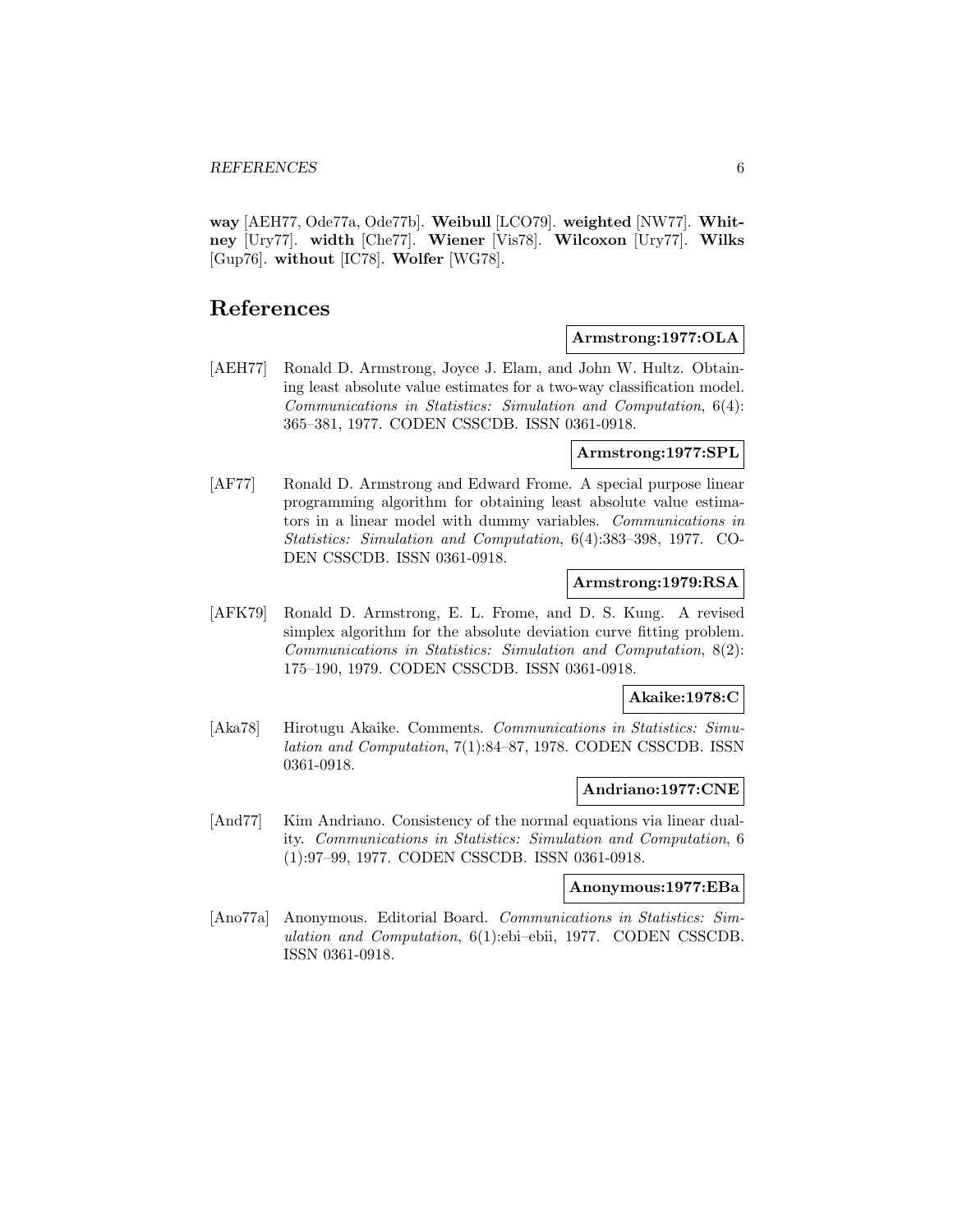#### **Anonymous:1977:EBb**

[Ano77b] Anonymous. Editorial Board. Communications in Statistics: Simulation and Computation, 6(2):ebi–ebii, 1977. CODEN CSSCDB. ISSN 0361-0918.

#### **Anonymous:1977:EBc**

[Ano77c] Anonymous. Editorial Board. Communications in Statistics: Simulation and Computation, 6(3):ebi–ebii, 1977. CODEN CSSCDB. ISSN 0361-0918.

#### **Anonymous:1977:EBd**

[Ano77d] Anonymous. Editorial Board. Communications in Statistics: Simulation and Computation, 6(4):ebi–ebii, 1977. CODEN CSSCDB. ISSN 0361-0918.

#### **Anonymous:1978:EBa**

[Ano78a] Anonymous. Editorial Board. Communications in Statistics: Simulation and Computation, 7(1):ebi–ebii, 1978. CODEN CSSCDB. ISSN 0361-0918.

#### **Anonymous:1978:EBb**

[Ano78b] Anonymous. Editorial Board. Communications in Statistics: Simulation and Computation, 7(3):ebi–ebii, 1978. CODEN CSSCDB. ISSN 0361-0918.

#### **Anonymous:1978:EBc**

[Ano78c] Anonymous. Editorial Board. Communications in Statistics: Simulation and Computation, 7(4):ebi–ebii, 1978. CODEN CSSCDB. ISSN 0361-0918.

### **Anonymous:1978:EBd**

[Ano78d] Anonymous. Editorial Board. Communications in Statistics: Simulation and Computation, 7(5):ebi–ebii, 1978. CODEN CSSCDB. ISSN 0361-0918.

#### **Anonymous:1979:EBa**

[Ano79a] Anonymous. Editorial Board. Communications in Statistics: Simulation and Computation, 8(1):ebi–ebii, 1979. CODEN CSSCDB. ISSN 0361-0918.

#### **Anonymous:1979:EBb**

[Ano79b] Anonymous. Editorial Board. Communications in Statistics: Simulation and Computation, 8(2):ebi–ebii, 1979. CODEN CSSCDB. ISSN 0361-0918.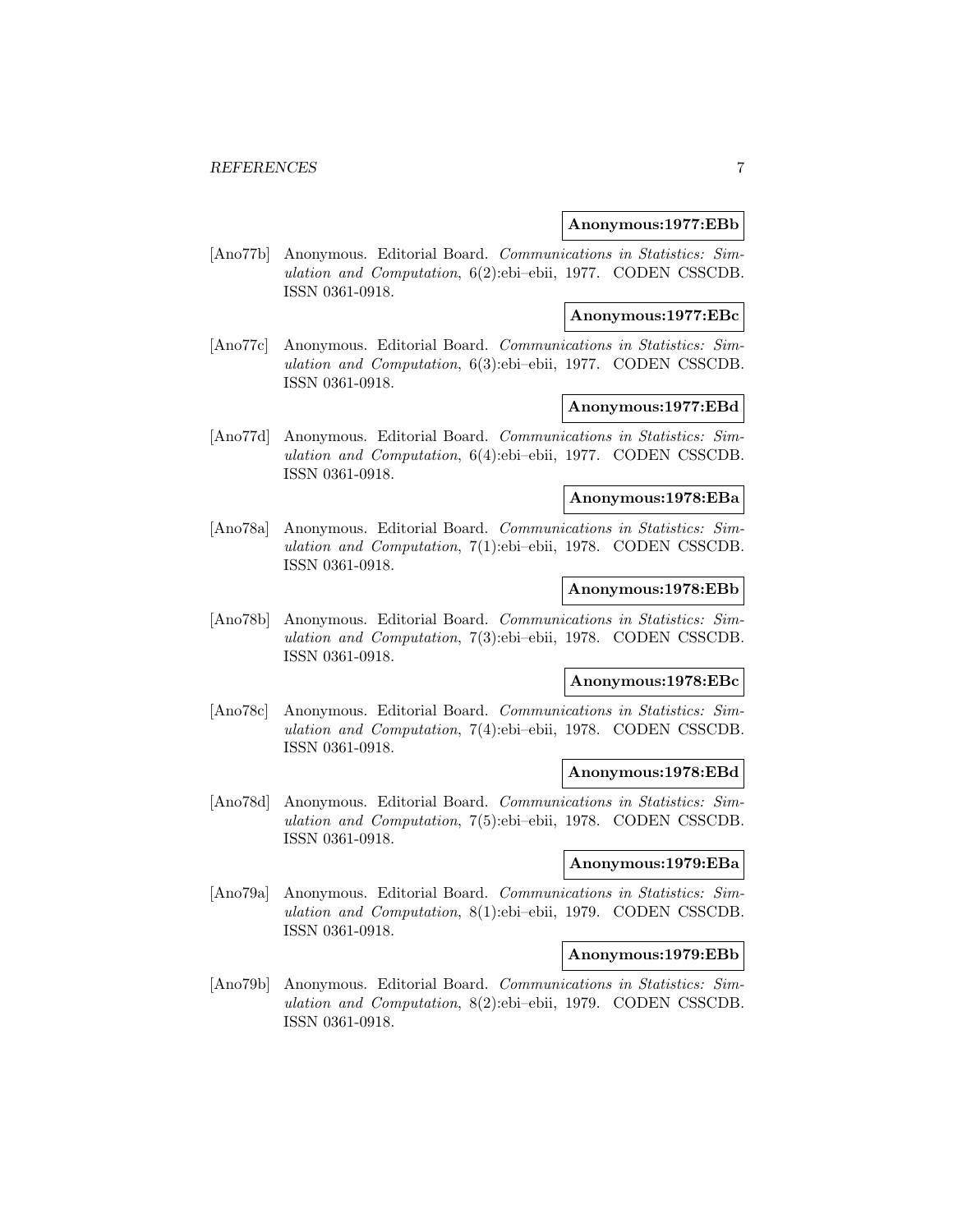#### **Anonymous:1979:EBc**

[Ano79c] Anonymous. Editorial Board. Communications in Statistics: Simulation and Computation, 8(3):ebi–ebii, 1979. CODEN CSSCDB. ISSN 0361-0918.

#### **Anonymous:1979:EBd**

[Ano79d] Anonymous. Editorial Board. Communications in Statistics: Simulation and Computation, 8(4):ebi–ebii, 1979. CODEN CSSCDB. ISSN 0361-0918.

# **Agarwal:1978:ADE**

[AS78] Girdhar G. Agarwal and W. J. Studden. Asymptotic design and estimation using linear splines. Communications in Statistics: Simulation and Computation, 7(4):309–319, 1978. CODEN CSSCDB. ISSN 0361-0918.

# **Badhe:1976:NAN**

[Bad76] Sahadeo K. Badhe. New approximation of the normal distribution function. Communications in Statistics: Simulation and Computation, 5(4):173–176, 1976. CODEN CSSCDB. ISSN 0361-0918.

# **Bartels:1977:LAV**

[BC77] Richard H. Bartels and Andrew R. Conn. Least absolute value regression: a special case of piecewise linear minimization. Communications in Statistics: Simulation and Computation, 6(4):329–339, 1977. CODEN CSSCDB. ISSN 0361-0918.

# **Bloxom:1979:FID**

[Blo79] Bruce Bloxom. A Fourier integral density estimate: a Monte Carlo study. Communications in Statistics: Simulation and Computation, 8(4):391–396, 1979. CODEN CSSCDB. ISSN 0361-0918.

#### **Brunden:1976:BVE**

[BM76] M. N. Brunden and N. R. Mohberg. The Benard–Van Elteren statistic and nonparametric computation. Communications in Statistics: Simulation and Computation, 5(4):155–162, 1976. CODEN CSS-CDB. ISSN 0361-0918.

#### **Browne:1978:PPO**

[BO78] Richard H. Browne and D. B. Owen. A partitioning of the power in the one sample Student t-test. Communications in Statistics: Simulation and Computation, 7(6):605–617, 1978. CODEN CSSCDB. ISSN 0361-0918.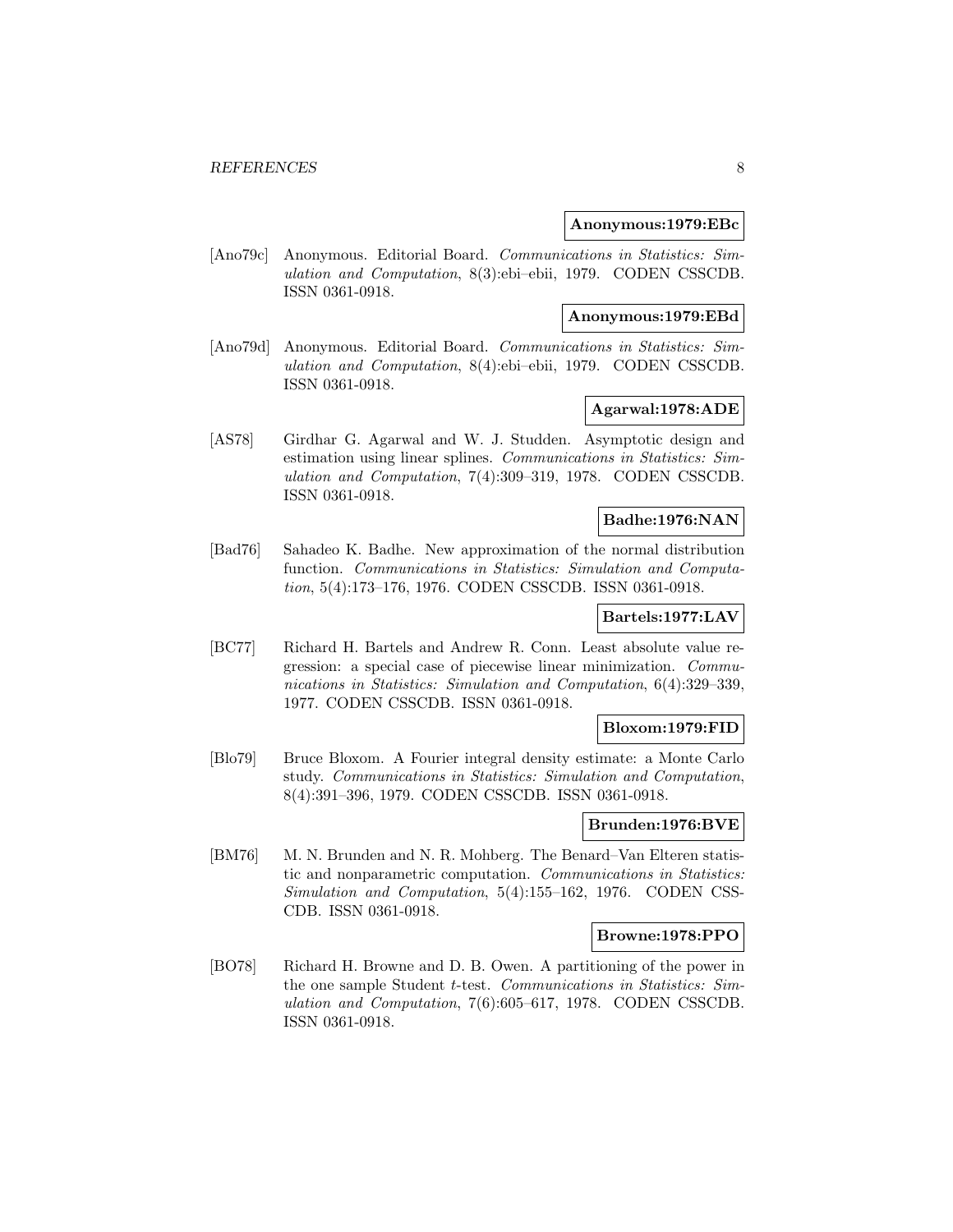#### **Browne:1978:ATE**

[BOJ78] Richard H. Browne, D. B. Owen, and Faming Ju. An analysis of the Type I error in the one sample Student t-test. Communications in Statistics: Simulation and Computation, 7(6):593–603, 1978. CO-DEN CSSCDB. ISSN 0361-0918.

# **Barrodale:1977:ARL**

[BR77] I. Barrodale and F. D. K. Roberts. Algorithms for restricted least absolute value estimation. Communications in Statistics: Simulation and Computation, 6(4):353–363, 1977. CODEN CSSCDB. ISSN 0361-0918.

# **Brown:1978:PCP**

[Bro78] Stephen J. Brown. The portfolio choice problem: comparison of certainty equivalence and optimal Bayes portfolios. Communications in Statistics: Simulation and Computation, 7(4):321–334, 1978. CO-DEN CSSCDB. ISSN 0361-0918.

#### **Bowman:1979:FAP**

[BS79] K. O. Bowman and L. R. Shenton. Further approximate Pearson percentage points and Cornish–Fisher. Communications in Statistics: Simulation and Computation, 8(3):231–244, 1979. CODEN CSSCDB. ISSN 0361-0918.

# **Byrd:1978:OSD**

[BTT78] R. H. Byrd, R. A. Tapia, and J. R. Thompson. Optimal smoothing of direct estimates of the power spectrum. Communications in Statistics: Simulation and Computation, 7(4):335–344, 1978. CO-DEN CSSCDB. ISSN 0361-0918.

#### **Carmer:1978:SSF**

[CH78] S. G. Carmer and W. T. Hsieh. A simulation study of five biased estimators for straight line regression. Communications in Statistics: Simulation and Computation, 7(6):529–548, 1978. CODEN CSSCDB. ISSN 0361-0918.

## **Chen:1977:CFW**

[Che77] Hubert J. Chen. A class of fixed-width confidence intervals for a ranked normal mean. Communications in Statistics: Simulation and Computation, 6(2):137–156, 1977. CODEN CSSCDB. ISSN 0361- 0918.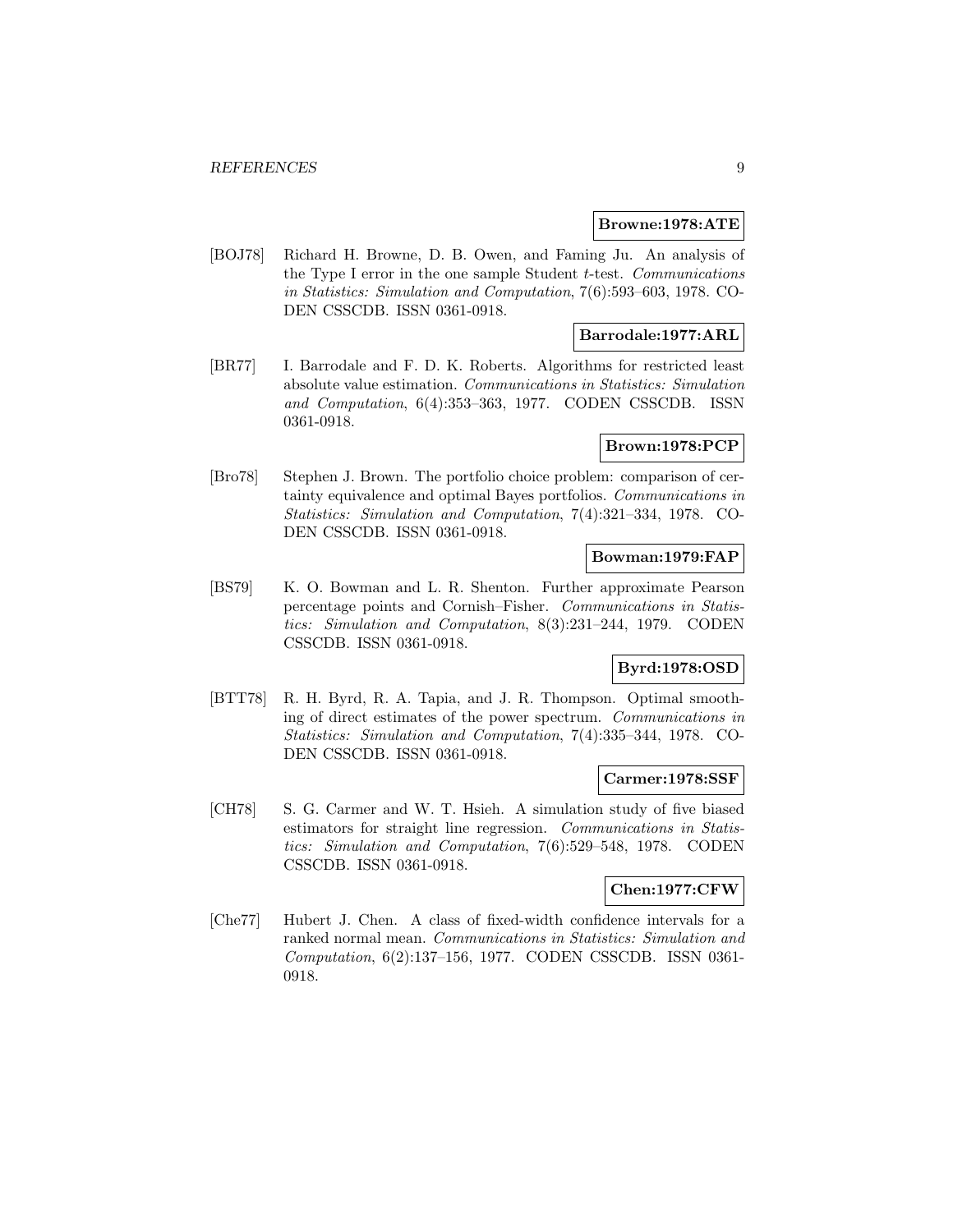#### **Conover:1978:SET**

[CI78] W. J. Conover and Ronald L. Iman. Some exact tables for the squared ranks test. Communications in Statistics: Simulation and Computation, 7(5):491–513, 1978. CODEN CSSCDB. ISSN 0361-0918.

# **Crow:1979:VEP**

[CM79] Edwin L. Crow and Martin J. Miles. Validation of estimators of a proportion from Markov dependent trials. Communications in Statistics: Simulation and Computation, 8(1):25–52, 1979. CODEN CSSCDB. ISSN 0361-0918.

# **Custer:1976:CBM**

[CP76] S. W. Custer and S. H. Pam. Correction for bias in maximum likelihood estimators of in a right-censored normal distribution. Communications in Statistics: Simulation and Computation, 5(1):15–22, 1976. CODEN CSSCDB. ISSN 0361-0918.

# **Crow:1979:ACI**

[Cro79] Edwin L. Crow. Approximate confidence intervals for a proportion from Markov dependent trials. Communications in Statistics: Simulation and Computation, 8(1):1–24, 1979. CODEN CSSCDB. ISSN 0361-0918.

# **Chen:1978:CIL**

[CTW78] Hubert J. Chen, Paul J. Tsai, and Mike W. Wang. Confidence intervals for the largest mean from k correlated normal populations. Communications in Statistics: Simulation and Computation, 7(3): 205–222, 1978. CODEN CSSCDB. ISSN 0361-0918.

#### **Dusenberry:1977:MES**

[DB77] W. E. Dusenberry and K. O. Bowman. The moment estimator for the shape parameter of the gamma distribution. Communications in Statistics: Simulation and Computation, 6(1):1–19, 1977. CODEN CSSCDB. ISSN 0361-0918.

#### **Davenport:1979:UCF**

[DH79] James M. Davenport and Thomas A. Herring. On the use of curve fitting to model the error of the Cornish-Fisher expansion of the Pearson type-VI distribution the error of the Cornish-Fisher expansion of the Pearson type-VI distribution. Communications in Statistics: Simulation and Computation, 8(4):311–333, 1979. CODEN CSS-CDB. ISSN 0361-0918.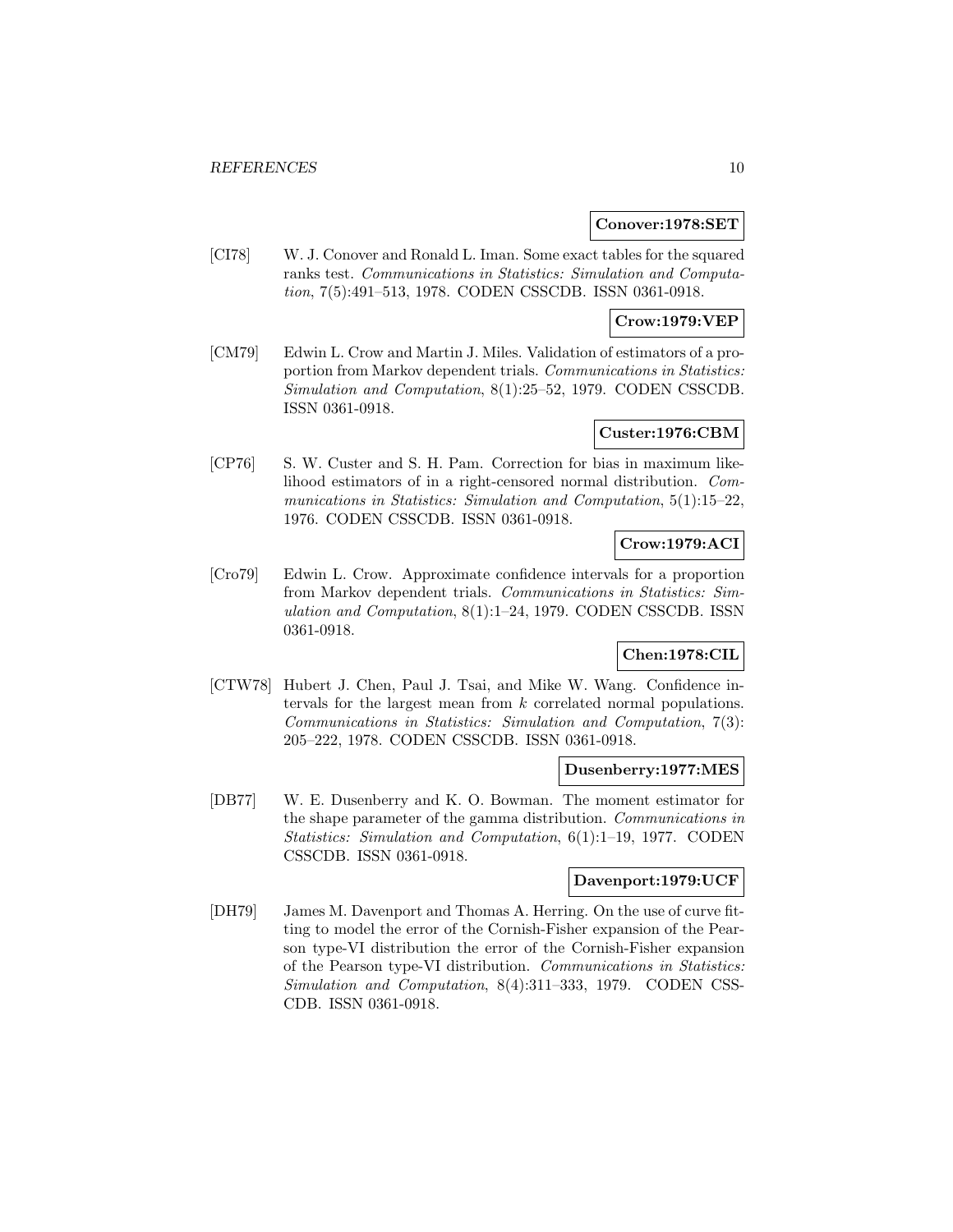# **Dyer:1977:CPE**

[DKH77] D. D. Dyer, J. P. Keating, and O. L. Hensley. Comparison of point estimators of normal percentiles. Communications in Statistics: Simulation and Computation, 6(3):269–283, 1977. CODEN CSSCDB. ISSN 0361-0918.

# **Davis:1977:CMN**

[DS77] C. S. Davis and M. A. Stephens. The covariance matrix of normal order statistics. Communications in Statistics: Simulation and Computation, 6(1):75–81, 1977. CODEN CSSCDB. ISSN 0361-0918.

#### **Dennis:1978:TNL**

[DW78] John E. Dennis, Jr. and Roy E. Welsch. Techniques for nonlinear least squares and robust regression. Communications in Statistics: Simulation and Computation, 7(4):345–359, 1978. CODEN CSSCDB. ISSN 0361-0918.

# **Duran:1976:AES**

[DWB76] B. S. Duran, M. Whiteside, and T. L. Boullion. Asymptotic efficiency of the sum of squared ranks test for discrete distributions. Communications in Statistics: Simulation and Computation, 5(1):33–42, 1976. CODEN CSSCDB. ISSN 0361-0918.

# **Francisco:1979:PGF**

[FS79] Lee D. Kaiser Francisco and J. Samaniego. On the power of the  $\chi^2$ goodness of fit test at signal plus noise alternatives. Communications in Statistics: Simulation and Computation, 8(1):75–90, 1979. CODEN CSSCDB. ISSN 0361-0918.

# **Fisher:1978:UDR**

[FW78] N. I. Fisher and M. E. Willcox. A useful decomposition of the resultant length for samples from von Mises–Fisher distributions. Communications in Statistics: Simulation and Computation, 7(3):257–267, 1978. CODEN CSSCDB. ISSN 0361-0918.

#### **Gaver:1979:AHR**

[GA79] D. P. Gaver and M. Acar. Analytical hazard representations for use in reliability, mortality, and simulation studies. Communications in Statistics: Simulation and Computation, 8(2):91–111, 1979. CODEN CSSCDB. ISSN 0361-0918.

# **Grice:1978:CCU**

[GBE78] John V. Grice, Lee J. Bain, and Max Engelhardt. Comparison of conditional and unconditional confidence intervals for the double ex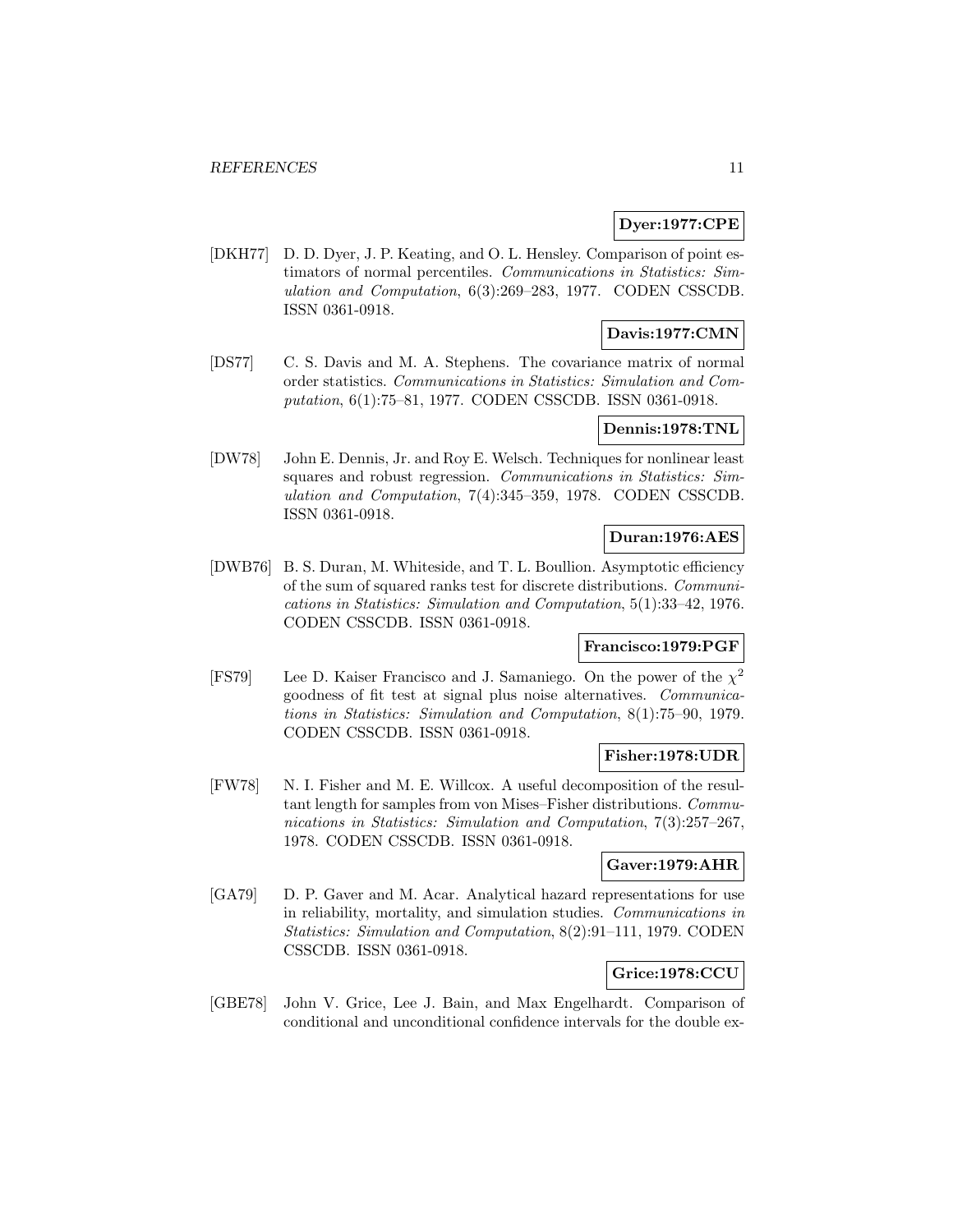ponential distribution. Communications in Statistics: Simulation and Computation, 7(5):515–524, 1978. CODEN CSSCDB. ISSN 0361-0918.

# **Gehrlein:1979:RQN**

[Geh79] William V. Gehrlein. A representation for quadrivariate normal positive orthant probabilities. Communications in Statistics: Simulation and Computation, 8(4):349–358, 1979. CODEN CSSCDB. ISSN 0361-0918.

# **Gentle:1977:LAV**

[Gen77] James E. Gentle. Least absolute values estimation: an introduction. Communications in Statistics: Simulation and Computation, 6(4): 313–328, 1977. CODEN CSSCDB. ISSN 0361-0918.

#### **Gupta:1978:PSS**

[GH78] Shanti S. Gupta and Jason C. Hsu. On the performance of some subset selection procedures. Communications in Statistics: Simulation and Computation, 7(6):561–591, 1978. CODEN CSSCDB. ISSN 0361-0918.

# **Gilsinn:1977:MAC**

[GHJ<sup>+</sup>77] J. Gilsinn, K. Hoffman, R. H. F. Jackson, E. Leyendecker, P. Saunders, and D. Shier. Methodology and analysis for comparing discrete linear  $l_1$  approximation codes. Communications in Statistics: Simulation and Computation, 6(4):399–413, 1977. CODEN CSSCDB. ISSN 0361-0918.

# **Gray:1978:NAA**

[GKI78] H. L. Gray, G. D. Kelley, and D. D. Mc Intire. A new approach to ARMA modeling. Communications in Statistics: Simulation and Computation, 7(1):1–77, 1978. CODEN CSSCDB. ISSN 0361-0918.

# **Gray:1978:RC**

[GKM78] H. L. Gray, G. D. Kelley, and D. D. McIntire. Rejoinder to comments. Communications in Statistics: Simulation and Computation, 7(1): 92–95, 1978. CODEN CSSCDB. ISSN 0361-0918.

#### **Golden:1978:PEG**

[Gol78] Bruce L. Golden. Point estimation of a global optimum for large combinatorial problems. Communications in Statistics: Simulation and Computation, 7(4):361–367, 1978. CODEN CSSCDB. ISSN 0361-0918.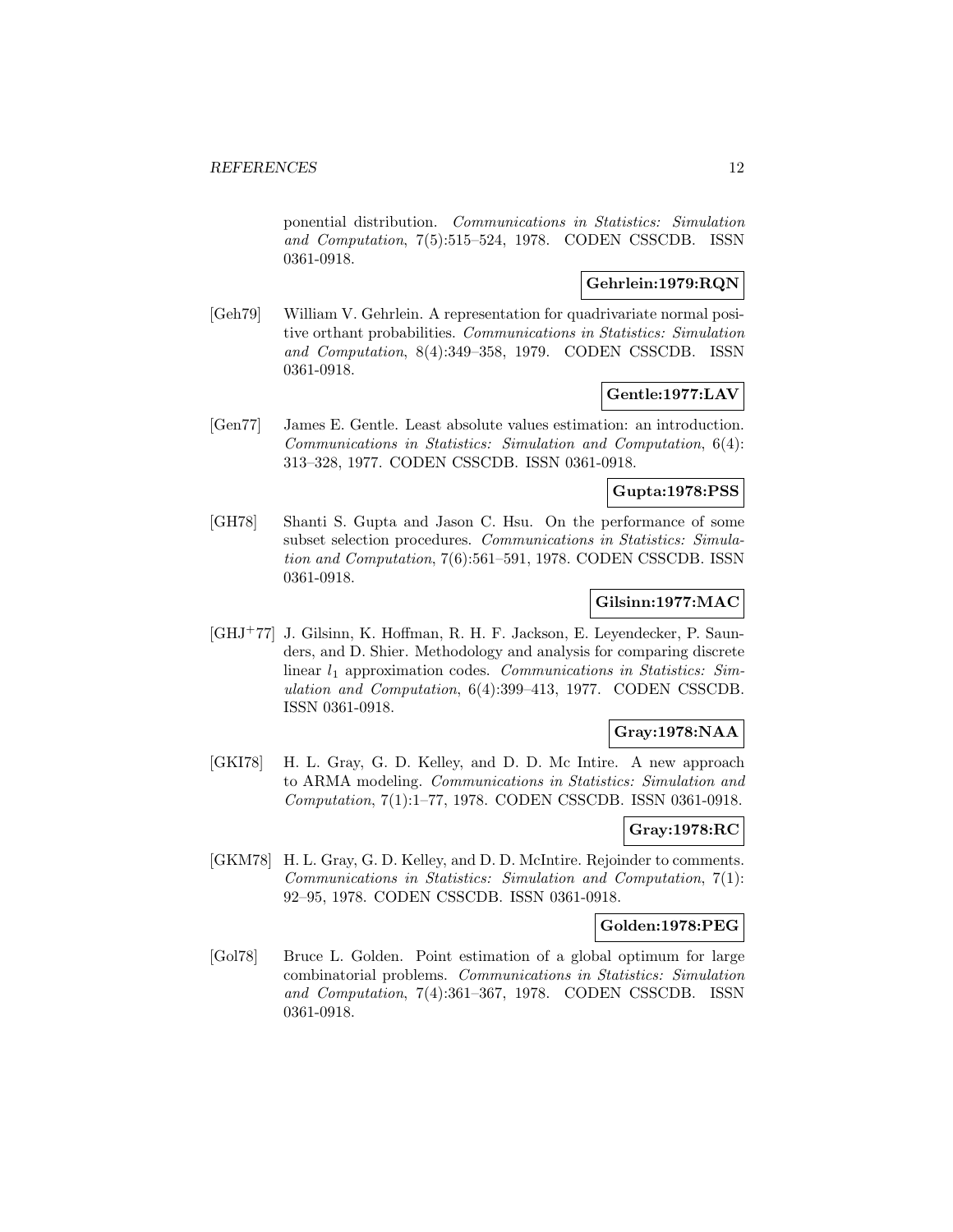# **Good:1976:Ma**

[Goo76] I. J. Good. Minicommunications. Communications in Statistics: Simulation and Computation, 5(1):81–84, 1976. CODEN CSSCDB. ISSN 0361-0918.

#### **Granger:1978:C**

[Gra78] C. W. J. Granger. Comments. Communications in Statistics: Simulation and Computation, 7(1):89–92, 1978. CODEN CSSCDB. ISSN 0361-0918.

# **Golhar:1976:CSA**

[GS76] M. B. Golhar and J. H. Skillings. A comparison of several analysis of variance programs with unequal cell size. Communications in Statistics: Simulation and Computation, 5(1):43–53, 1976. CODEN CSSCDB. ISSN 0361-0918.

# **Gajjar:1978:SCC**

[GS78] A. V. Gajjar and Kocherlakota Subrahmaniam. On the sample correlation coefficient in the truncated bivariate normal population. Communications in Statistics: Simulation and Computation, 7(5):455– 477, 1978. CODEN CSSCDB. ISSN 0361-0918.

# **Good:1976:Mb**

[GSJ76] I. J. Good, Eugene Seneta, and Donald R. Jensen. Minicommunications. Communications in Statistics: Simulation and Computation, 5(2–3):141–147, 1976. CODEN CSSCDB. ISSN 0361-0918.

#### **Good:1976:Mc**

[GSK76] I. J. Good, S. R. Searle, and A. I. Khuri. Minicommunications. Communications in Statistics: Simulation and Computation, 5(4): 207–211, 1976. CODEN CSSCDB. ISSN 0361-0918.

#### **Guenther:1979:NSS**

[Gue79] William C. Guenther. A note on the solution of sample size problems using the odeh and Fox charts. Communications in Statistics: Simulation and Computation, 8(2):169–171, 1979. CODEN CSSCDB. ISSN 0361-0918.

#### **Gunst:1979:APB**

[Gun79] Richard F. Gunst. An approach to the programming of biased regression algorithms. Communications in Statistics: Simulation and Computation, 8(2):151–159, 1979. CODEN CSSCDB. ISSN 0361- 0918.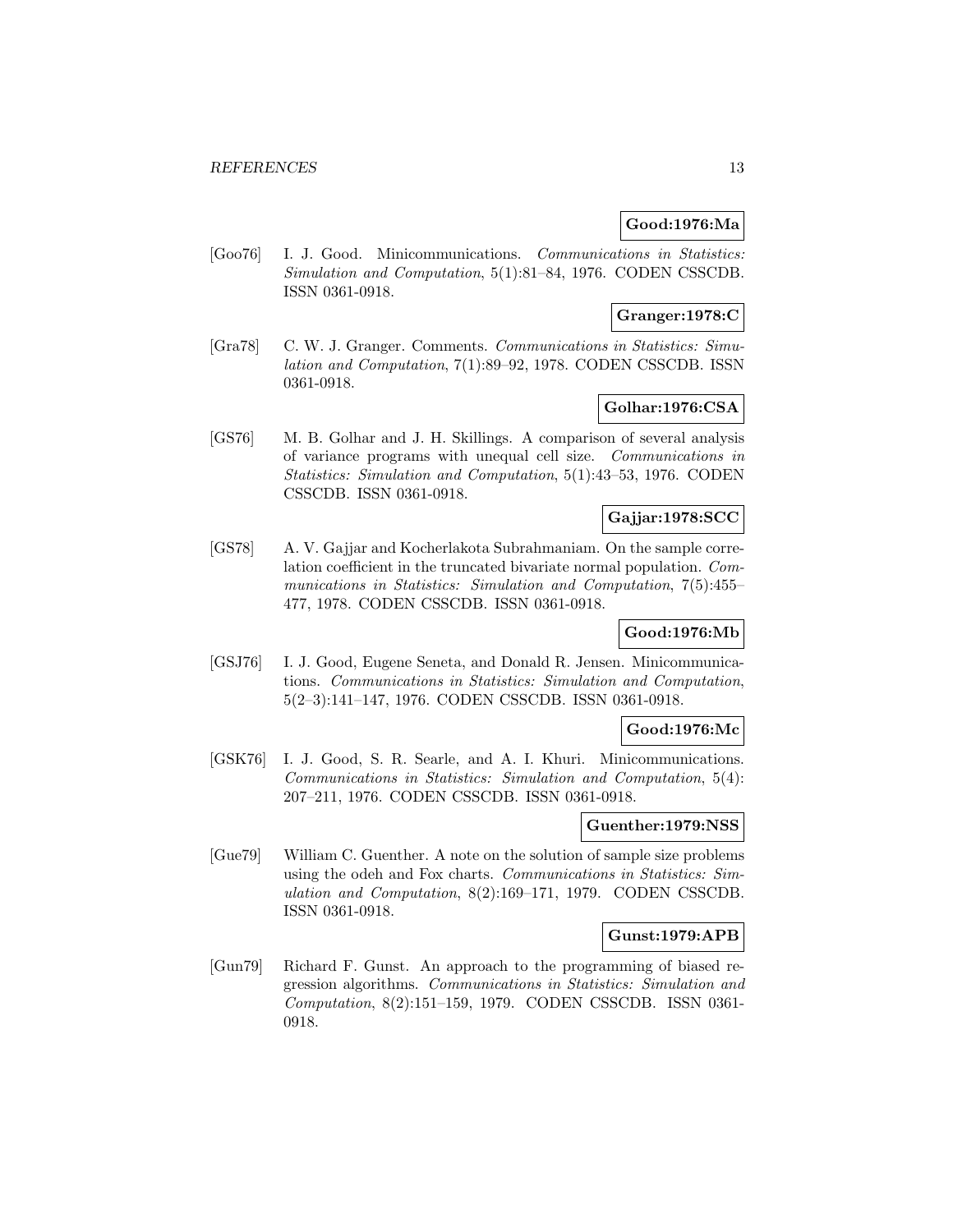#### **Gupta:1976:NDW**

[Gup76] A. K. Gupta. Nonnull distribution of Wilks' statistic for MANOVA in the complex case. Communications in Statistics: Simulation and Computation, 5(4):177–188, 1976. CODEN CSSCDB. ISSN 0361- 0918.

# **Geng:1979:SSS**

[GWM79] S. Geng, W. J. Wang, and C. Miller. Small sample size comparisons of tests for homogeneity of variances by Monte-Carlo. Communications in Statistics: Simulation and Computation, 8(4):379–389, 1979. CODEN CSSCDB. ISSN 0361-0918.

# **Hertsgaard:1979:DAT**

[Her79] Doris Hertsgaard. Distribution of asymmetric trimmed means. Communications in Statistics: Simulation and Computation, 8(4):359– 367, 1979. CODEN CSSCDB. ISSN 0361-0918.

#### **Hutcheson:1979:CDI**

[HSB79] K. Hutcheson, L. R. Shenton, and R. C. Bailey. Comments on diversity indices when adding a category and combining two categories. Communications in Statistics: Simulation and Computation, 8(4): 399–401, 1979. CODEN CSSCDB. ISSN 0361-0918.

# **Iman:1978:ACR**

[IC78] Ronald L. Iman and W. J. Conover. Approximations of the critical region for Spearman's rho with and without ties present. Communications in Statistics: Simulation and Computation, 7(3):269–282, 1978. CODEN CSSCDB. ISSN 0361-0918.

### **John:1977:UUC**

[Joh77] S. John. Unbiased and upper critical values of mean trace of multivariate beta for testing difference of two covariance matrices or several mean vectors. Communications in Statistics: Simulation and Computation, 6(1):89–96, 1977. CODEN CSSCDB. ISSN 0361-0918.

#### **Johannes:1979:EHC**

[Joh79] James M. Johannes. An example of how the control variate method reduces noise in Monte Carlo experiments. Communications in Statistics: Simulation and Computation, 8(4):335–347, 1979. CO-DEN CSSCDB. ISSN 0361-0918.

#### **Kennedy:1977:ERE**

[KG77] W. J. Kennedy and James E. Gentle. Examining rounding error in least absolute values regression computations. Communications in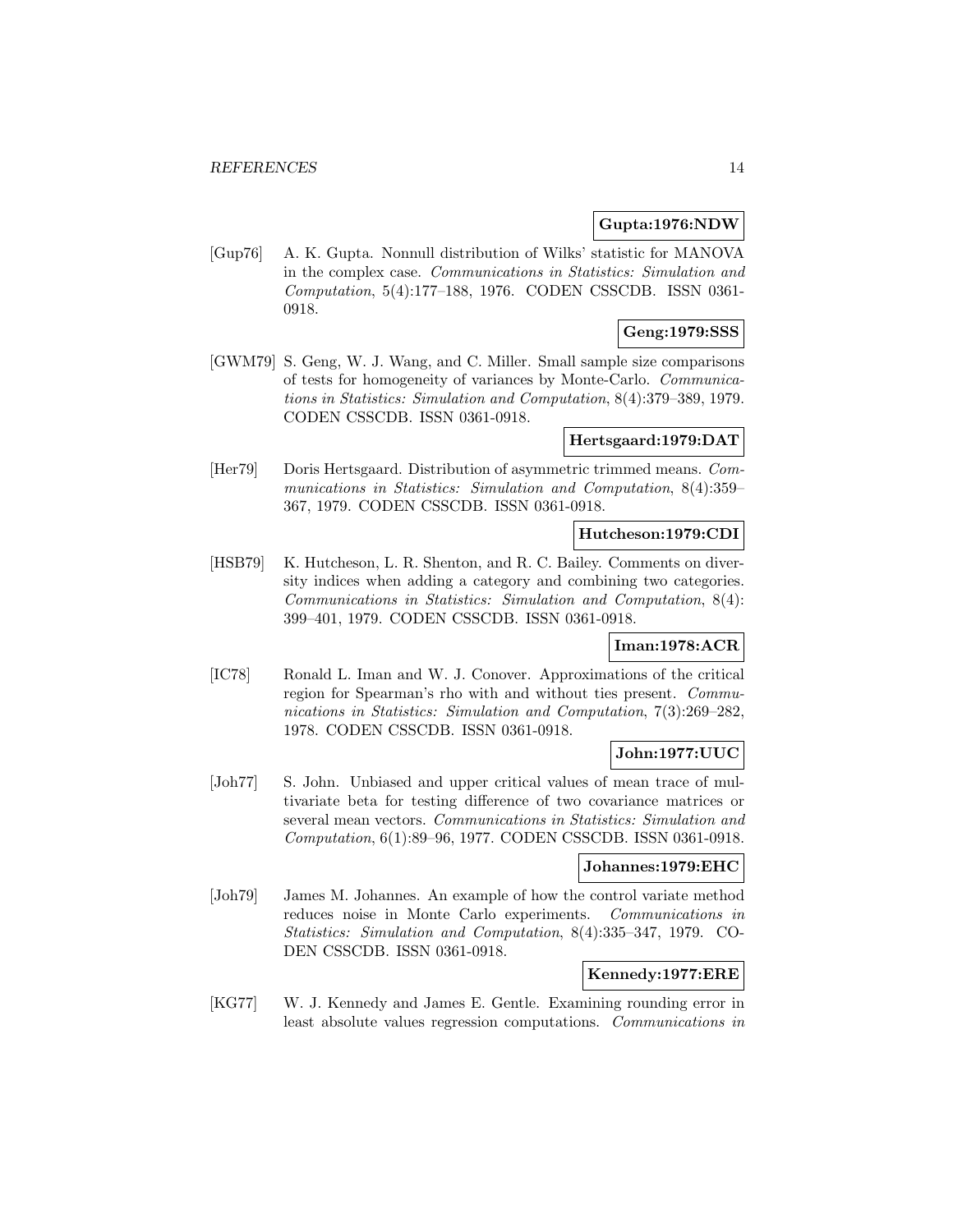Statistics: Simulation and Computation, 6(4):415–420, 1977. CO-DEN CSSCDB. ISSN 0361-0918.

#### **Keselman:1979:THV**

[KGC79] H. J. Keselman, Paul A. Gaines, and Jennifer J. Clinch. Tests for homogeneity of variance. Communications in Statistics: Simulation and Computation, 8(2):113–129, 1979. CODEN CSSCDB. ISSN 0361-0918.

#### **Kennedy:1977:COM**

[KGS77] W. J. Kennedy, J. E. Gentle, and V. A. Sposito. A computer oriented method for generating test problems for  $L_1$  regression. Communications in Statistics: Simulation and Computation, 6(1):21–27, 1977. CODEN CSSCDB. ISSN 0361-0918.

# **Kleijnen:1977:RMR**

[Kle77] Jack P. C. Kleijnen. Robustness of a multiple ranking procedure: a Monte Carlo experiment illustrating design and analysis techniques. Communications in Statistics: Simulation and Computation, 6(3): 235–262, 1977. CODEN CSSCDB. ISSN 0361-0918.

# **Krutchkoff:1976:E**

[Kru76] Richard G. Krutchkoff. Editorial. Communications in Statistics: Simulation and Computation, 5(1):i-iii, 1976. CODEN CSSCDB. ISSN 0361-0918.

# **Littell:1979:GFT**

[LCO79] Ramon C. Littell, James T. Mc Clave, and Walter W. Offen. Goodness-of-fit tests for the two parameter Weibull distribution. Communications in Statistics: Simulation and Computation, 8(3): 257–269, 1979. CODEN CSSCDB. ISSN 0361-0918.

#### **Lentner:1976:ECC**

[Len76] Marvin Lentner. On the exact calculation of cumulative f probabilities. Communications in Statistics: Simulation and Computation, 5 (4):149–154, 1976. CODEN CSSCDB. ISSN 0361-0918.

# **Lyons:1977:AGT**

[LH77] N. I. Lyons and K. Hutcheson. An application of graph theory to a computer storage problem in residual analysis. Communications in Statistics: Simulation and Computation, 6(2):157–166, 1977. CO-DEN CSSCDB. ISSN 0361-0918.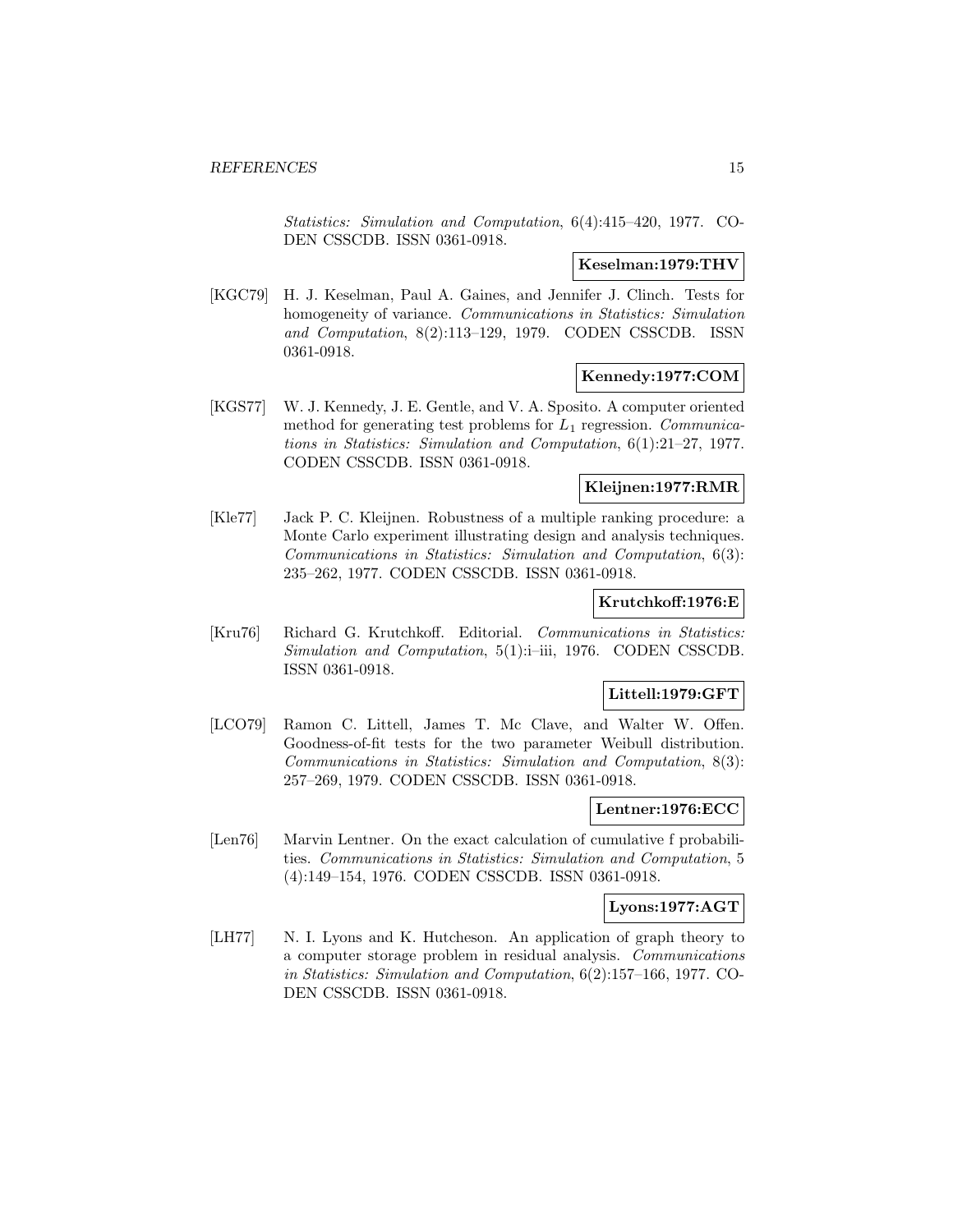# **Lin:1978:ESN**

[LH78] F. A. Lin and J. K. Haseman. An evaluation of some nonparametric multiple comparison procedures by Monte Carlo methods. Communications in Statistics: Simulation and Computation, 7(2):117–128, 1978. CODEN CSSCDB. ISSN 0361-0918.

# **Levy:1976:ECS**

[LN76] Kenneth J. Levy and Subhash C. Narula. An empirical comparison of several methods for testing the equality of dependent proportions. Communications in Statistics: Simulation and Computation, 5(4): 189–195, 1976. CODEN CSSCDB. ISSN 0361-0918.

#### **Lorenzen:1979:CAM**

[Lor79] Thomas J. Lorenzen. The computational aspects of multiple attribute sampling procedures. Communications in Statistics: Simulation and Computation, 8(4):291–309, 1979. CODEN CSSCDB. ISSN 0361-0918.

#### **Mudholkar:1976:DFT**

[MC76a] Govind S. Mudholkar and Yogendra P. Chaubey. On the distribution of Fisher's transformation of the correlation coefficient. Communications in Statistics: Simulation and Computation, 5(4):163–172, 1976. CODEN CSSCDB. ISSN 0361-0918.

#### **Mudholkar:1976:SAD**

[MC76b] Govind S. Mudholkar and Yogendra P. Chaubey. A simple approximation for the doubly noncentral t-distribution. Communications in Statistics: Simulation and Computation, 5(2–3):85–92, 1976. CO-DEN CSSCDB. ISSN 0361-0918.

#### **Maric:1979:EMS**

[MG79] Nebojsa Marić and Franklin A. Graybill. Evaluation of a method for setting confidence intervals on the common mean of two normal populations. Communications in Statistics: Simulation and Computation, 8(1):53–60, 1979. CODEN CSSCDB. ISSN 0361-0918.

#### **Miller:1978:PAR**

[Mil78] Webb Miller. Performing armchair roundoff analyses of statistical algorithms. Communications in Statistics: Simulation and Computation, 7(3):243–255, 1978. CODEN CSSCDB. ISSN 0361-0918.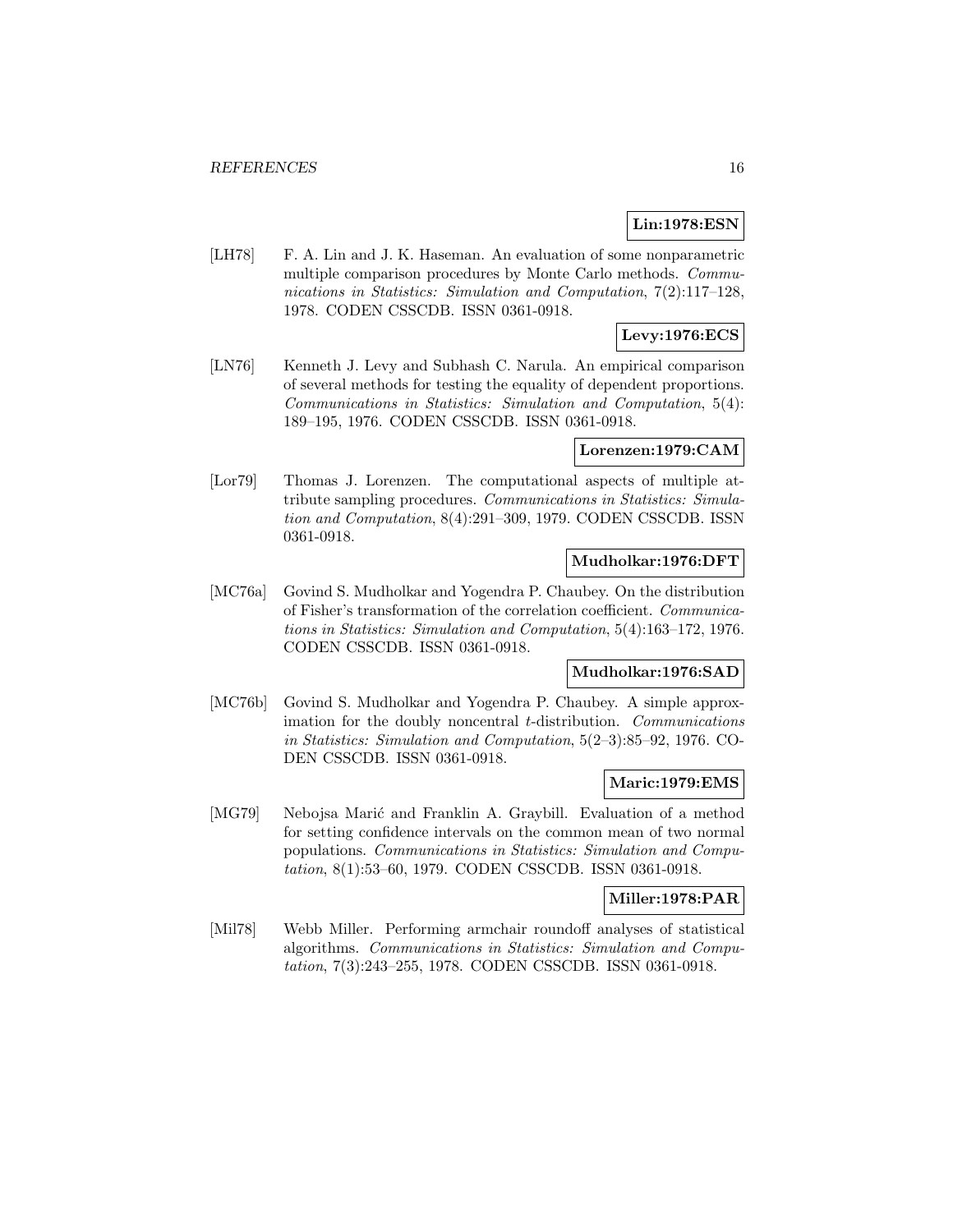#### **Monti:1978:NFC**

[Mon78] Katherine L. Monti. A note on finding critical values for a locally optimal multivariate test statistic. Communications in Statistics: Simulation and Computation, 7(6):549–560, 1978. CODEN CSSCDB. ISSN 0361-0918.

# **Moses:1978:CFU**

[Mos78] Lincoln E. Moses. Charts for finding upper percentage points of Student's t in the range .01 to .00001. Communications in Statistics: Simulation and Computation, 7(5):479–490, 1978. CODEN CSS-CDB. ISSN 0361-0918.

# **Miller:1979:PST**

[MQ79] F. L. Miller, Jr. and C. P. Quesenberry. Power studies of tests for uniformity, II. Communications in Statistics: Simulation and Computation, 8(3):271–290, 1979. CODEN CSSCDB. ISSN 0361-0918.

## **Murphy:1976:CST**

[Mur76] B. P. Murphy. Comparison of some two sample means tests by simulation. Communications in Statistics: Simulation and Computation, 5(1):23–32, 1976. CODEN CSSCDB. ISSN 0361-0918.

# **Nagarsenker:1976:DDC**

[Nag76] B. N. Nagarsenker. The distribution of the determinant of correlation matrix useful in principal component analysis. Communications in Statistics: Simulation and Computation, 5(1):1–13, 1976. CODEN CSSCDB. ISSN 0361-0918.

# **Nagaraja:1979:SRB**

[Nag79] H. N. Nagaraja. Some relations between order statistics generated by different methods. Communications in Statistics: Simulation and Computation, 8(4):369–377, 1979. CODEN CSSCDB. ISSN 0361- 0918.

# **Nichols:1979:PMS**

[NG79] William G. Nichols and Jean D. Gibbons. Parameter measures of skewness. Communications in Statistics: Simulation and Computation, 8(2):161–167, 1979. CODEN CSSCDB. ISSN 0361-0918.

# **Neuhardt:1978:SCO**

[NMC78] John B. Neuhardt and Clark A. Mount-Campbell. Selection of costoptimal 2<sup>k</sup>−<sup>p</sup> fractional factorials. Communications in Statistics: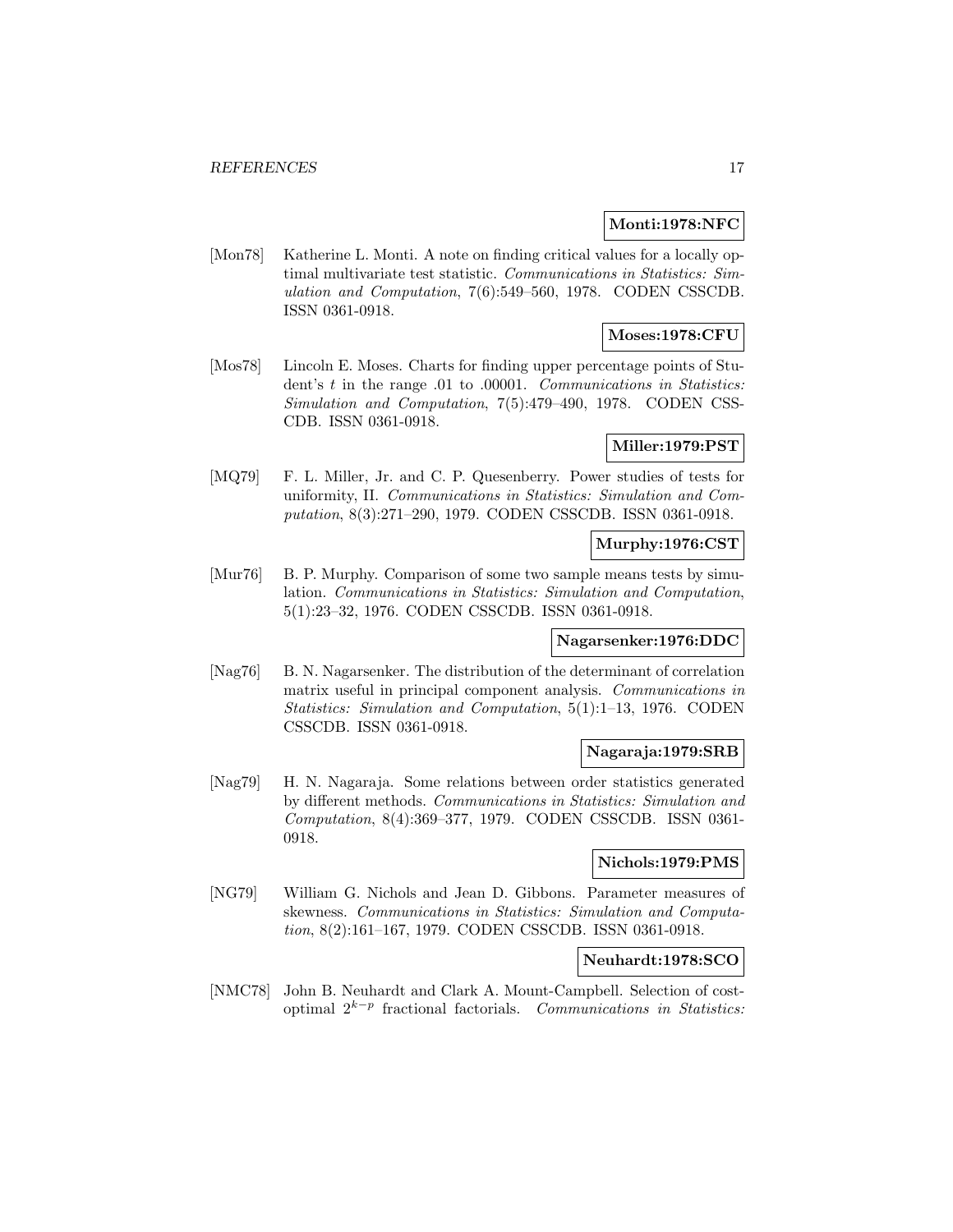Simulation and Computation, 7(4):369–383, 1978. CODEN CSS-CDB. ISSN 0361-0918.

#### **Narula:1977:AMS**

[NW77] Subhash C. Narula and John F. Wellington. An algorithm for the minimum sum of weighted absolute errors regression. Communications in Statistics: Simulation and Computation, 6(4):341–352, 1977. CODEN CSSCDB. ISSN 0361-0918.

# **Odeh:1977:EDP**

[Ode77a] Robert E. Odeh. The exact distribution of Page's L-statistic in the two-way layout. Communications in Statistics: Simulation and Computation, 6(1):49–61, 1977. CODEN CSSCDB. ISSN 0361-0918.

#### **Odeh:1977:ETDa**

[Ode77b] Robert E. Odeh. Extended tables of the distribution of Friedman's s-statistic in the two-way layout. Communications in Statistics: Simulation and Computation, 6(1):29–48, 1977. CODEN CSSCDB. ISSN 0361-0918.

#### **Odeh:1977:ETDb**

[Ode77c] Robert E. Odeh. Extended tables of the distributions of rank statistics for treatment versus control in randomized block designs. Communications in Statistics: Simulation and Computation, 6(2):101– 113, 1977. CODEN CSSCDB. ISSN 0361-0918.

#### **Owen:1977:TCL**

[OH77] D. B. Owen and Tsushung A. Hua. Tables of confidence limits on the tail area of the normal distribution. Communications in Statistics: Simulation and Computation, 6(3):285–311, 1977. CODEN CSSCDB. ISSN 0361-0918.

#### **Owen:1977:NCD**

[OJ77] D. B. Owen and Faming Ju. The normal conditioned on t-distribution when the correlation is one. Communications in Statistics: Simulation and Computation, 6(2):167–179, 1977. CODEN CSSCDB. ISSN 0361-0918.

#### **Paige:1978:NSC**

[Pai78] C. C. Paige. Numerically stable computations for general univariate linear models. Communications in Statistics: Simulation and Computation, 7(5):437–453, 1978. CODEN CSSCDB. ISSN 0361-0918.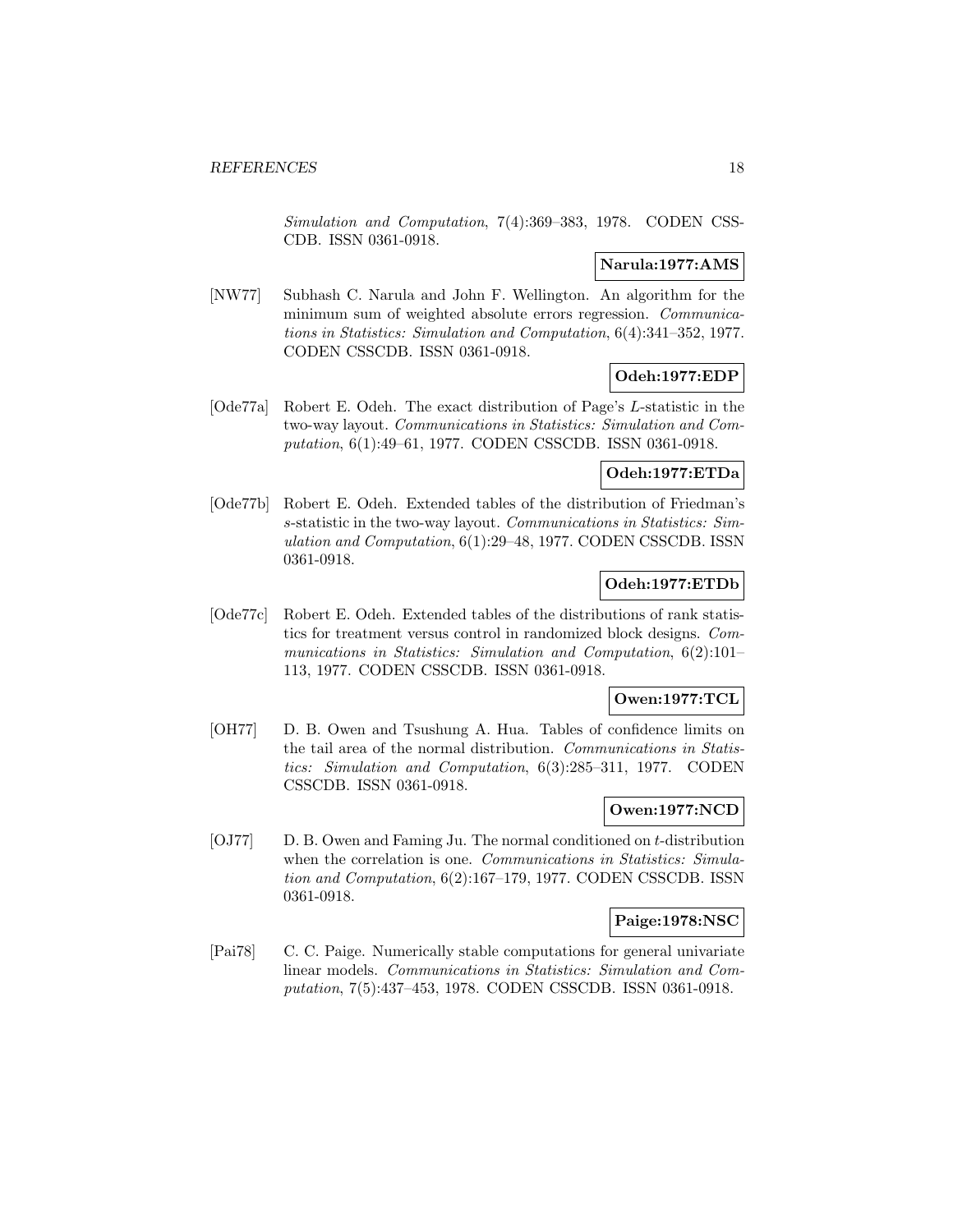#### **Pearson:1979:CPP**

[PJB79] E. S. Pearson, N. L. Johnson, and I. W. Burr. Comparisons of the percentage points of distributions with the same first four moments, chosen from eight different systems of frequency curves. Communications in Statistics: Simulation and Computation, 8(3):191–229, 1979. CODEN CSSCDB. ISSN 0361-0918.

# **Patil:1977:TPP**

[PKK77] S. A. Patil, J. L. Kovner, and Rudy M. King. Table of percentage points of ratios of linear combinations of order statistics of samples from exponential distributions. Communications in Statistics: Simulation and Computation, 6(2):115–136, 1977. CODEN CSSCDB. ISSN 0361-0918.

#### **Prescott:1977:UBL**

[Pre77] P. Prescott. An upper bound for any linear function of normed residuals. Communications in Statistics: Simulation and Computation, 6 (1):83–88, 1977. CODEN CSSCDB. ISSN 0361-0918.

#### **Rosenberg:1977:SAS**

[RC77] Barr Rosenberg and Daryl Carlson. A simple approximation of the sampling distribution of least absolute residuals regression estimates. Communications in Statistics: Simulation and Computation, 6(4): 421–437, 1977. CODEN CSSCDB. ISSN 0361-0918.

# **Richard:1976:PMS**

[Ric76] Heiberger M. Richard. Posterior moments of scalar functions of a covariance matrix. Communications in Statistics: Simulation and Computation, 5(2–3):107–140, 1976. CODEN CSSCDB. ISSN 0361- 0918.

# **Robinson:1978:C**

[Rob78] Enders A. Robinson. Comments. Communications in Statistics: Simulation and Computation, 7(1):88–89, 1978. CODEN CSSCDB. ISSN 0361-0918.

#### **Rustagi:1978:OSO**

[Rus78] Jagdish S. Rustagi. Optimization in statistics: an overview. Communications in Statistics: Simulation and Computation, 7(4):303–307, 1978. CODEN CSSCDB. ISSN 0361-0918.

# **Schmeiser:1977:QEG**

[SD77] Bruce W. Schmeiser and Stuart Jay Deutsch. Quantile estimation from grouped data: the cell midpoint. Communications in Statis-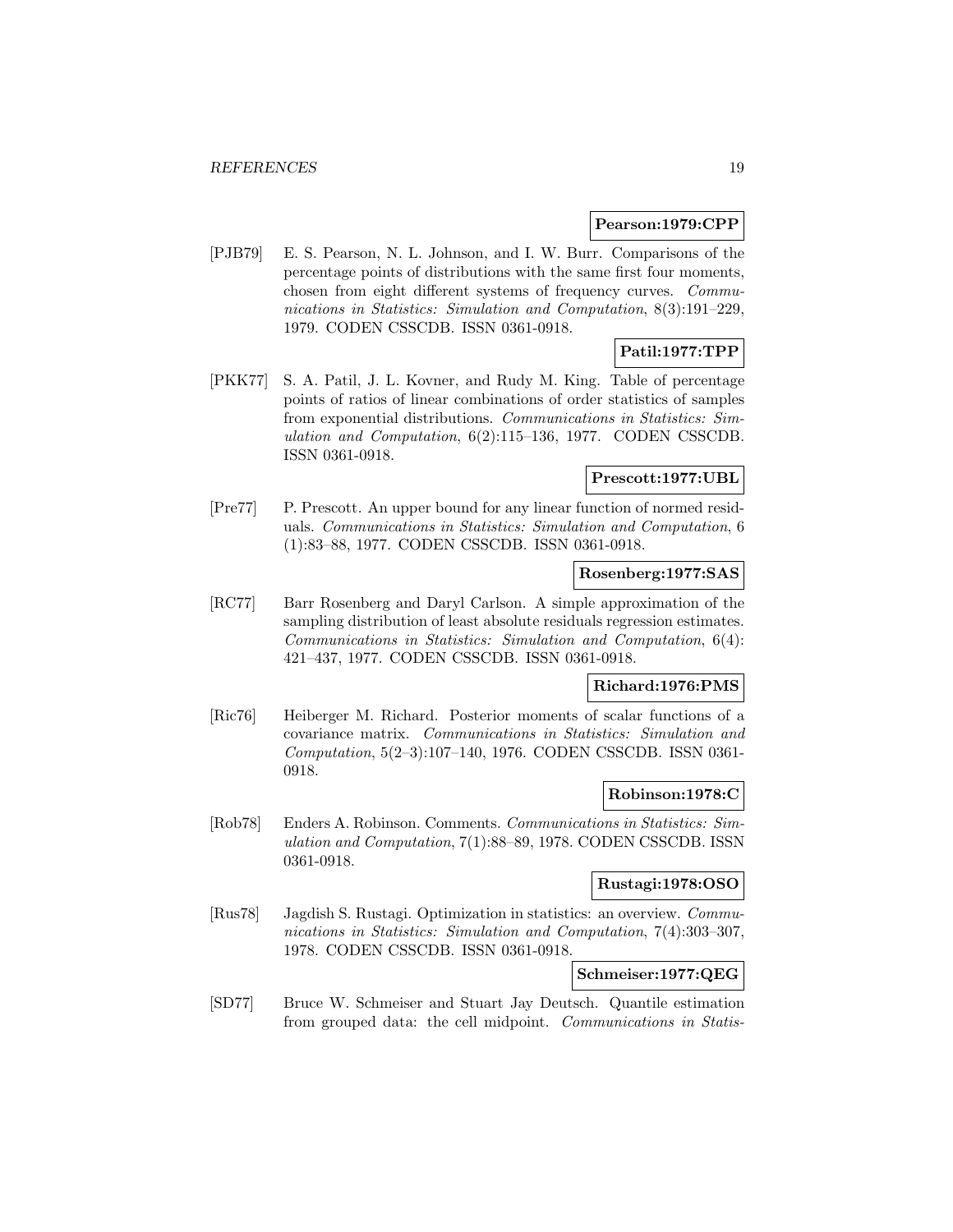tics: Simulation and Computation, 6(3):221–234, 1977. CODEN CSSCDB. ISSN 0361-0918.

# **Sposito:1977:UAE**

[SHC77] V. A. Sposito, M. L. Hand, and G. F. Mc Cormick. Using an approximate  $L_1$  estimator. Communications in Statistics: Simulation and Computation, 6(3):263–268, 1977. CODEN CSSCDB. ISSN 0361- 0918.

#### **Sivazlian:1978:MLO**

[Siv78] B. D. Sivazlian. Maximum likelihood and optimum location of observation sites in geodetic and spatial surveying. *Communications* in Statistics: Simulation and Computation, 7(4):385–398, 1978. CO-DEN CSSCDB. ISSN 0361-0918.

## **Smit:1976:ECT**

[Smi76] C. F. Smit. An empirical comparison of two types of rank tests for the C-sample problem in the univariate and bivariate cases. Communications in Statistics: Simulation and Computation, 5(2–3):93–106, 1976. CODEN CSSCDB. ISSN 0361-0918.

# **Smit:1979:ECS**

[Smi79] C. F. Smit. An empirical comparison of several tests for parallelism of regression lines. Communications in Statistics: Simulation and Computation, 8(1):61–74, 1979. CODEN CSSCDB. ISSN 0361-0918.

# **Smith:1979:EAD**

[SRMS79] Paul J. Smith, Donald S. Rae, Ronald W. Manderscheid, and Sam Silbergeld. Exact and approximate distributions of the chi-square statistic for equiprobability. Communications in Statistics: Simulation and Computation, 8(2):131–149, 1979. CODEN CSSCDB. ISSN 0361-0918.

#### **Subrahmaniam:1979:TSO**

[Sub79] Kathleen Subrahmaniam. Tests of significance for the odds ratio in a  $2 \times 2$  table based on the ratio of two independent F-variates. Communications in Statistics: Simulation and Computation, 8(3): 245–255, 1979. CODEN CSSCDB. ISSN 0361-0918.

#### **Sundberg:1976:IMS**

[Sun76] Rolf Sundberg. An iterative method for solution of the likelihood equations for incomplete data from exponential families. Communications in Statistics: Simulation and Computation, 5(1):55–64, 1976. CODEN CSSCDB. ISSN 0361-0918.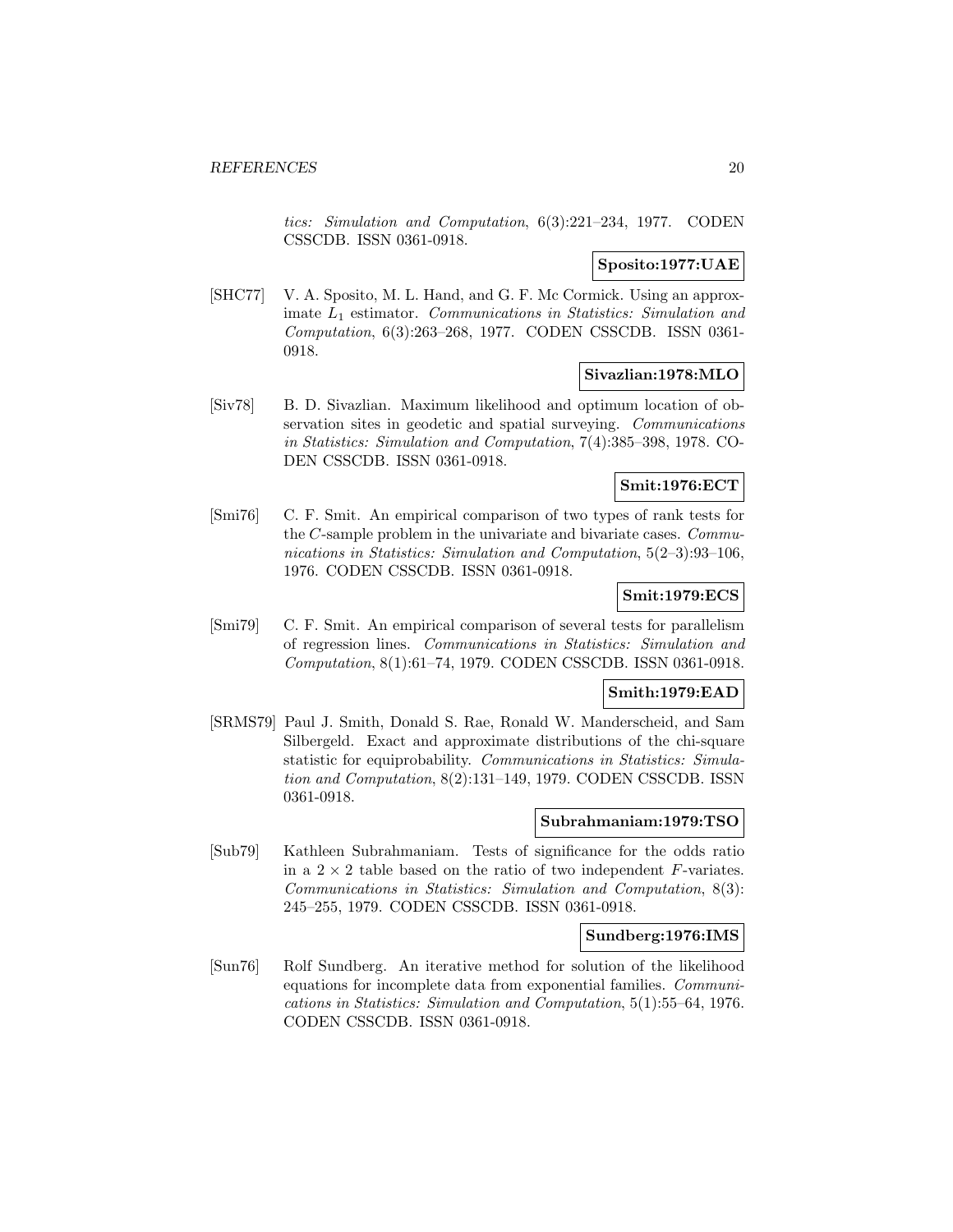#### **Tarter:1978:NNP**

[TM78] Michael E. Tarter and John S. Marshall. A new nonparametric procedure designed for simulation studies. Communications in Statistics: Simulation and Computation, 7(3):283–293, 1978. CODEN CSS-CDB. ISSN 0361-0918.

# **Tukey:1978:C**

[Tuk78] John W. Tukey. Comment. Communications in Statistics: Simulation and Computation, 7(1):79–84, 1978. CODEN CSSCDB. ISSN 0361-0918.

# **Tan:1978:ACN**

[TW78] W. Y. Tan and S. P. Wong. On approximating the central and noncentral multivariate gamma distributions. Communications in Statistics: Simulation and Computation, 7(3):227–242, 1978. CO-DEN CSSCDB. ISSN 0361-0918.

# **Ury:1977:CSA**

[Ury77] Hans K. Ury. A comparison of some approximations to the Wilcoxon– Mann–Whitney distribution. Communications in Statistics: Simulation and Computation, 6(2):181–197, 1977. CODEN CSSCDB. ISSN 0361-0918.

# **Vishnuvajjala:1978:OPW**

[Vis78] Rama Lakshmi Vishnuvajjala. On an optimization problem for a Wiener process. Communications in Statistics: Simulation and Computation, 7(4):399–415, 1978. CODEN CSSCDB. ISSN 0361-0918.

#### **Velleman:1976:EIS**

[VW76] Paul Velleman and Roy E. Welsch. On evaluating interactive statistical program packages. Communications in Statistics: Simulation and Computation, 5(4):197–205, 1976. CODEN CSSCDB. ISSN 0361-0918.

#### **Weinert:1978:SMO**

[Wei78] Howard L. Weinert. Statistical methods in optimal curve fitting. Communications in Statistics: Simulation and Computation, 7(4): 417–435, 1978. CODEN CSSCDB. ISSN 0361-0918.

#### **Woodward:1978:NAM**

[WG78] Wayne A. Woodward and H. L. Gray. New ARMA models for Wolfer's sunspot data. Communications in Statistics: Simulation and Computation, 7(1):97–116, 1978. CODEN CSSCDB. ISSN 0361- 0918.